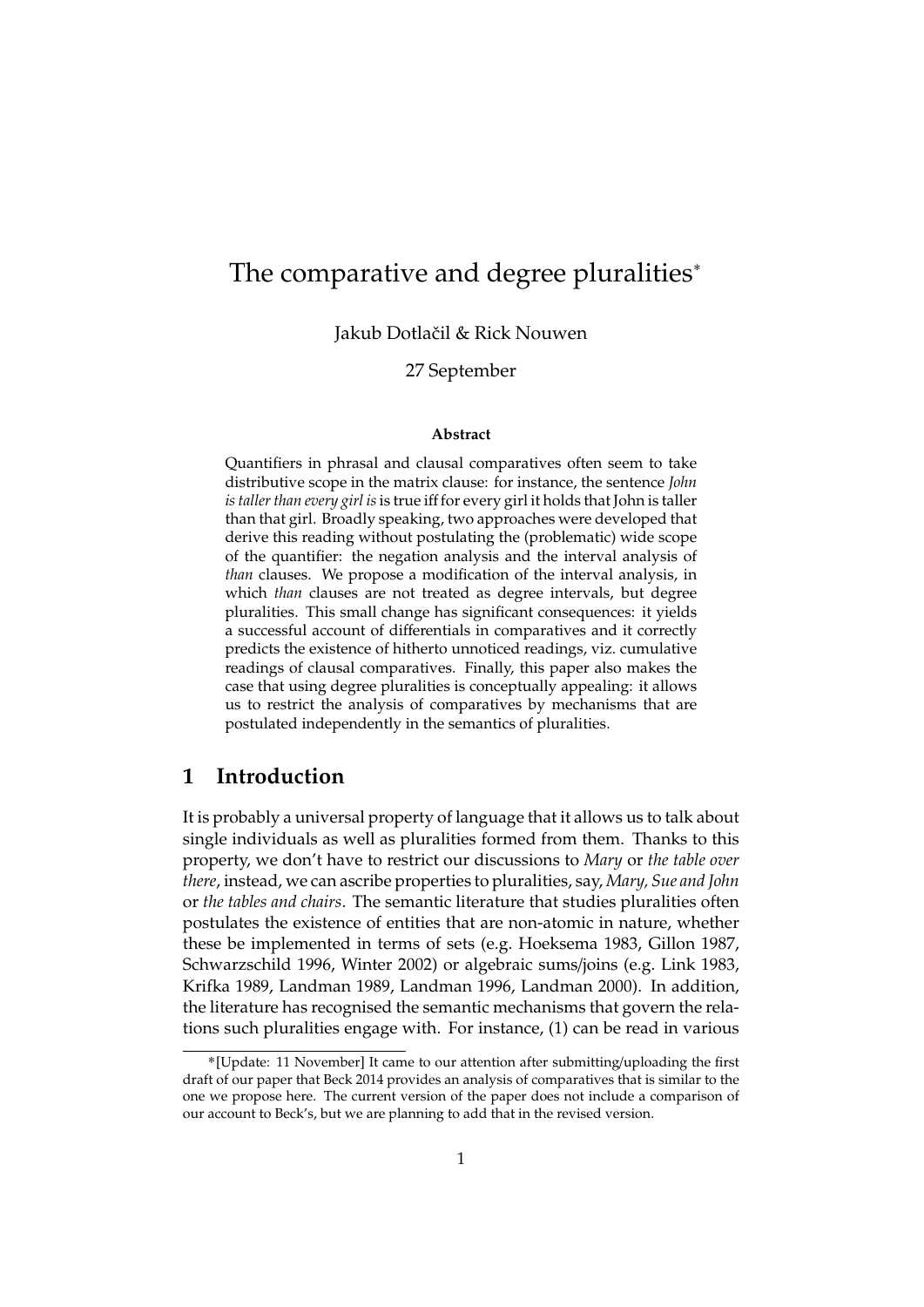ways. A distributive reading says that both women separately wrote twelve books (i.e. twenty-four in total). A collective reading says that Mary and Sue collaborated on a total of twelve books. Finally a cumulative reading says that there is a total of twelve books written by either Mary or Sue, where some were written by Mary and some were written by Sue. On top of postulating sum (or set) denotations for *Mary and Sue* and *twelve books*, the semantics for (1) will thus need to provide various ways in which these sums enter in the *write* relation.

(1) Mary and Sue wrote twelve books.

There is a good case to be made that plural individuals and semantic mechanisms that operate on plural structures are domain-independent and so the postulation of pluralities is not limited to the domain of entities. In the literature, one can find arguments for plural events (Krifka 1989; Schein 1993; Landman 2000; Kratzer 2003), plural information states (van den Berg 1996; Krifka 1996; Nouwen 2003; Nouwen 2007; Brasoveanu 2008), plural times (Artstein and Francez 2003) and plural propositions (Beck and Sharvit 2002). Missing from this list are plural degrees. Although degree pluralities do make an appearance in a handful of places in the literature (Matushansky and Ruys 2006; Fitzgibbons, Sharvit, and Gajewski 2008; Beck 2012), as far as we know there has so far been no dedicated argument in the literature in favour of an advanced parallel between the semantic structures available for entities and those available for degrees. In this paper, we will provide a motivation for a framework of degree pluralities. Up to a certain extent our rationale is simple. Degrees behave very much like entities and, so, they will partake in exactly the kind of semantic structures as entities do. For instance, (2) clearly has a cumulative reading, where John is 20 years old, Peter is 22 and Mary is 26. (The distributive reading would be non-sensical since it requires each of the three men to have multiple ages.)

(2) John, Peter and Mary are 20, 22 and 26 years old.

Any analysis of this example will have to resort to a cumulative relation between two pluralities: on the one hand the plural entity consisting of John, Peter and Mary and on the other hand the degree sum consisting of 20, 22 and 26 years. In other words, sentences like (2) already seem to commit the semanticist to the assumption that, like the domain of entities, the domain of degrees contains both atoms and sums.

Our claims go further than this resemblance between entity and degree ontology. The force of our proposal will be in the semantics of the comparative. We put forward an approach where the comparative is interpreted as a relation between degree pluralities, which entails that the comparative can be read distributively and cumulatively. We will support our proposal for a plural comparative in two distinct ways. On the one hand, we will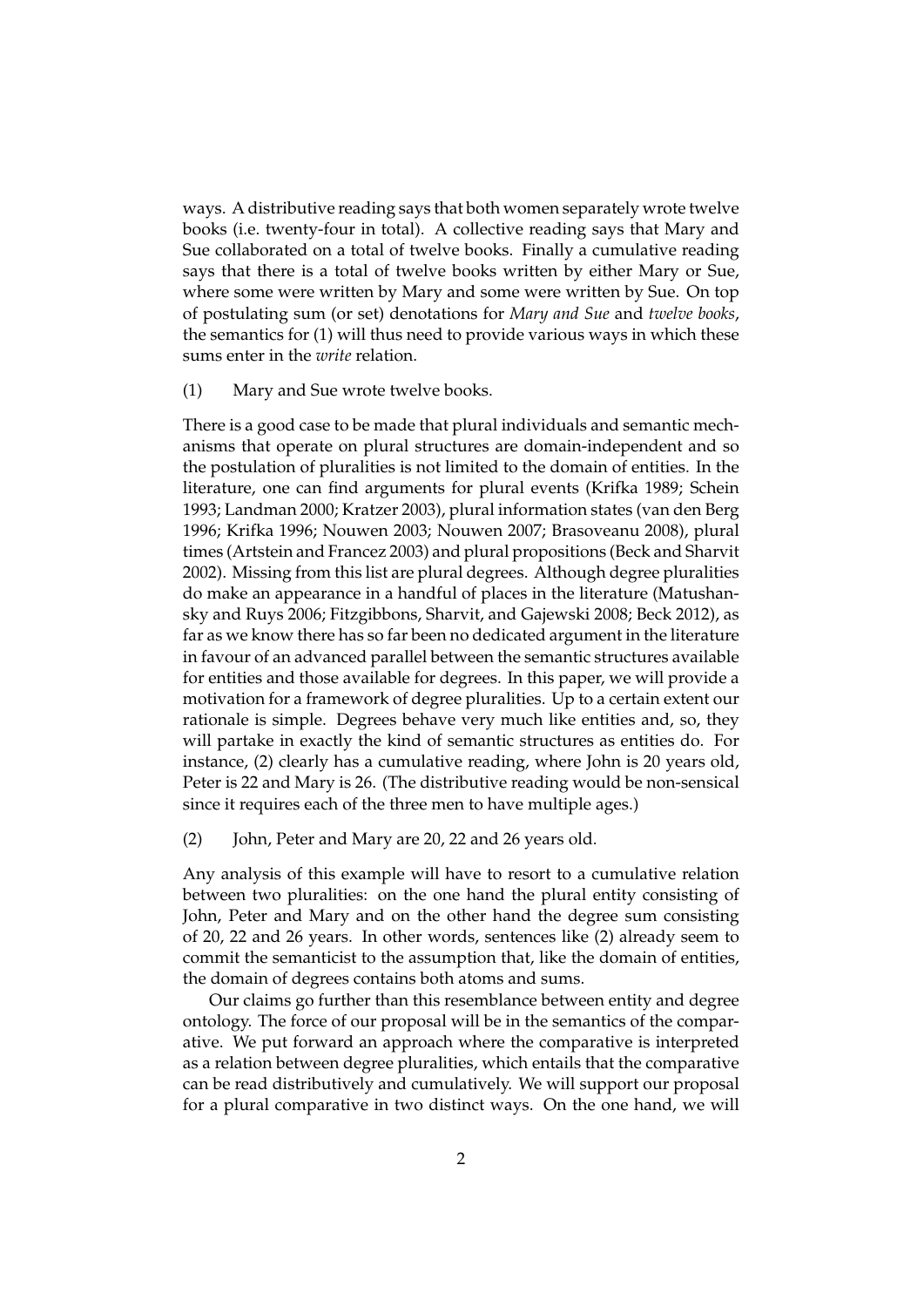provide data that suggests a necessarily plural (i.e. cumulative) interpretation of the relation between degrees expressed by comparative morphology. On the other hand, we will show that the plural degree framework allows for a reinterpretation of existing interval-based theories of degree morphology. Replacing intervals with pluralities will give a more natural analysis of quantifiers in *than* clauses and it also solves a hitherto open problem concerning differentials.

In the semantic literature on the comparative, the interpretation of *than* clauses takes a central role, and it equally does so in this paper. We start in the next section with an introduction to the issues central to comparative degree semantics and the semantics of *than* clauses. We also give a sneak preview to our take on these issues (Sections 2 and 3). After that, we postulate a simple framework for plural degree semantics (Section 4). We show that using plural degree semantics can handle the crucial issues of comparative degree semantics relatively straightforwardly, including the interplay of comparatives with differentials, which poses a challenge to all existing semantic theories (Section 5). Furthermore, plural degree semantics predicts a reading that has so far played hardly any role in the discussion of comparatives. We call the reading a cumulative comparison and argue that it strongly supports our analysis (Section 6). Section 7 discusses open issues.

# **2 Background: quantifiers in** *than***-clauses**

At least since von Stechow (1984), semanticists used quantifiers in *than*clauses as a testing ground to find the correct interpretation of comparatives. We illustrate this point by discussing two types of approaches to the comparative, which we will call, following previous literature, the *negation* and the *interval* approach respectively. Our starting point is the interpretation that the two approaches would assign to a run-of-the-mill case of comparison, (3), shown in (3-a) and (3-b). Before we proceed to discussing it, one warning to the reader: our semantics captures the essence of the two approaches but it glosses over a lot of detail and does not show the many varieties that exist in both approaches. The same is not only true for (3), but for the rest of this section, as well. We introduce these simplifications to make a general point about the empirical prospects of either approach, regardless of the details of their implementation.

(3) John is taller than Mary (is).

| a. | $\exists d[tall(j,d) \wedge \neg tall(m,d)]$            | negation approach |
|----|---------------------------------------------------------|-------------------|
|    | $max(\lambda d.tall(j, d)) > max(\lambda d.tall(m, d))$ | interval approach |

(3-a) and (3-b) share the assumption that adjectives express monotone relations between individuals and degrees. The monotonicity lies in the fact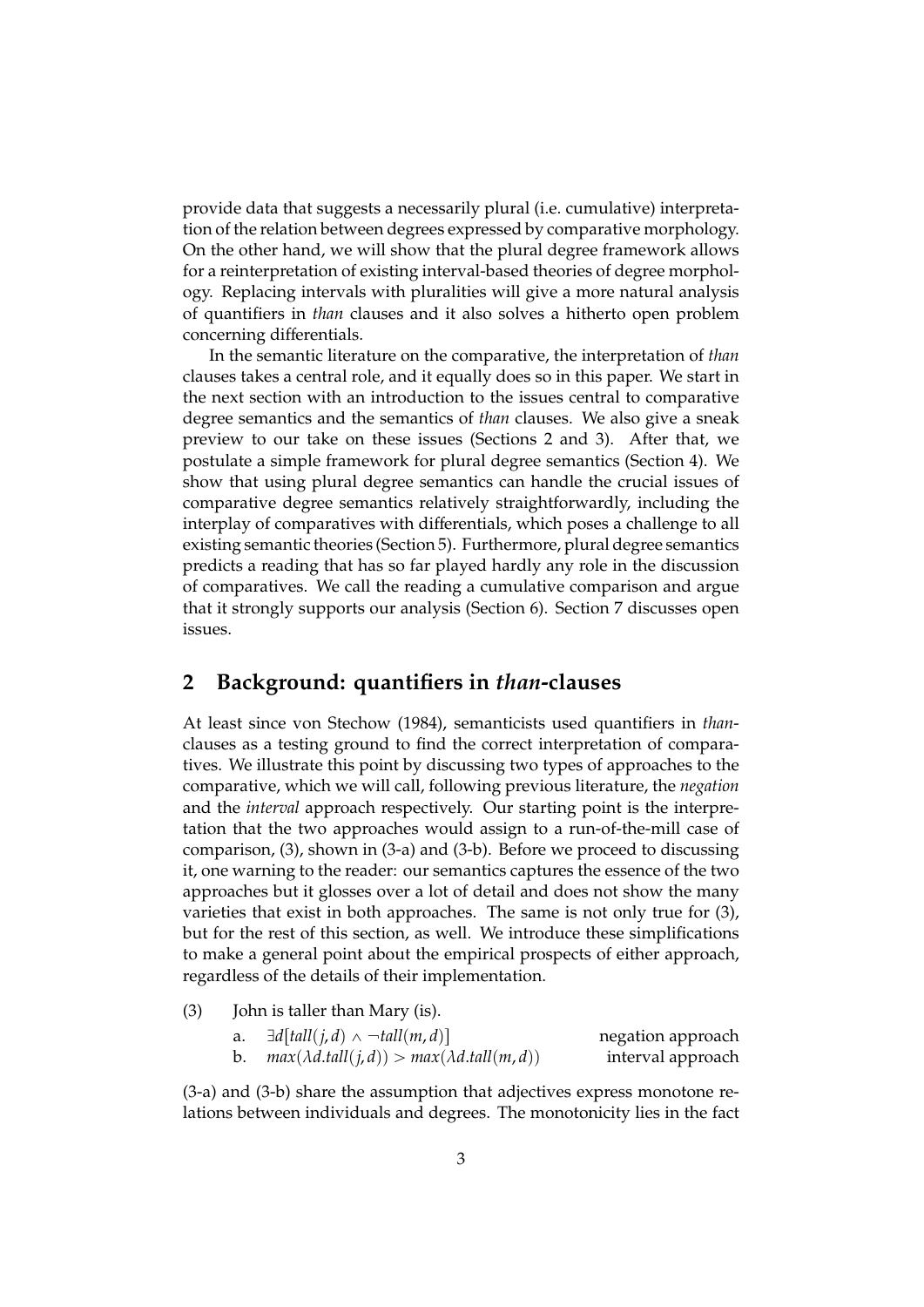that if John's height corresponds to *d<sup>j</sup>* , then not only is John tall to degree  $d_j$  (i.e.  $\textit{tall}(j, d_j)$  is true), but John is also tall to any lower degree  $d < d_j.$  The monotonicity is explicitly expressed by assuming (4) as the interpretation of *tall* (and similarly for other gradable adjectives). So, for example, in (3-b),  $\lambda$ *d.tall*(*j*,*d*) corresponds to the interval (0,John's height).

(4)  $\llbracket \text{tall} \rrbracket = \lambda d\lambda x.x's \text{ height} \geq d$ 

Coupled with this assumption, (3-a) looks at the complement of Mary's interval of height, (Mary's height, $\infty$ ), and says that this overlaps with (0,John's height]. (3-b) states that  $max(0, John's height] > max(0, Mary's height], i.e.,$ John's height  $>$  Mary's height.

In their basic forms, both these approaches make surprisingly problematic predictions once we turn to apparently simple examples that have a universal quantifier in the *than*-clause, as in (5).

- (5) John is taller than every girl is.
	- a.  $\exists d[fall(j, d) \land \neg \forall x[ girl(x) \rightarrow tall(x, d)]$
	- b.  $max(\lambda d.tall(j, d)) > max(\lambda d.\forall x[girl(x) \rightarrow tall(x, d)])$

Both (5-a) and (5-b) express that John is taller than the shortest girl. The required reading is much stronger, namely that John's height exceeds that of the tallest girl. What is striking is that this stronger reading can be obtained if we assume that the quantifier *every girl* takes wide scope (von Stechow 1984).

(6) a. 
$$
\forall x [girl(x) \rightarrow \exists d[tall(j,d) \land \neg tall(x,d)]]
$$

\nb. 
$$
\forall x [girl(x) \rightarrow max(\lambda d.tall(j,d)) > max(\lambda d.tall(x,d))]
$$

An analysis along the lines of (6) is an unlikely solution, however, given that it is generally assumed that quantifier raising is clause-bound (May 1985; Reinhart 1997), which means that we would have obtained (6-a) and (6-b) via an island violation. In the past decade or so, developments of the two approaches have avoided the need to resort to such violations by assuming that the relevant scope relation is located within the *than*-clause. This is most easily illustrated using the negation approach, which often assumes that at some level of description the *than*-clause contains an actual negation operator (Gajewski 2008; van Rooij 2008; Schwarzschild 2008). In our simplified setup, *than every girl is* could be represented as follows (assuming that the ellipsis is recovered in interpretation):

(7)  $\left[ \text{ than } \left[ \text{ NOT} \right] \left[ \text{ every girl} \right] \left[ \text{ is } \left[ \text{ tall} \right] \right] \left[ \right] \right]$ 

Such a setup makes it possible for the quantifier *every girl* to get scope over negation: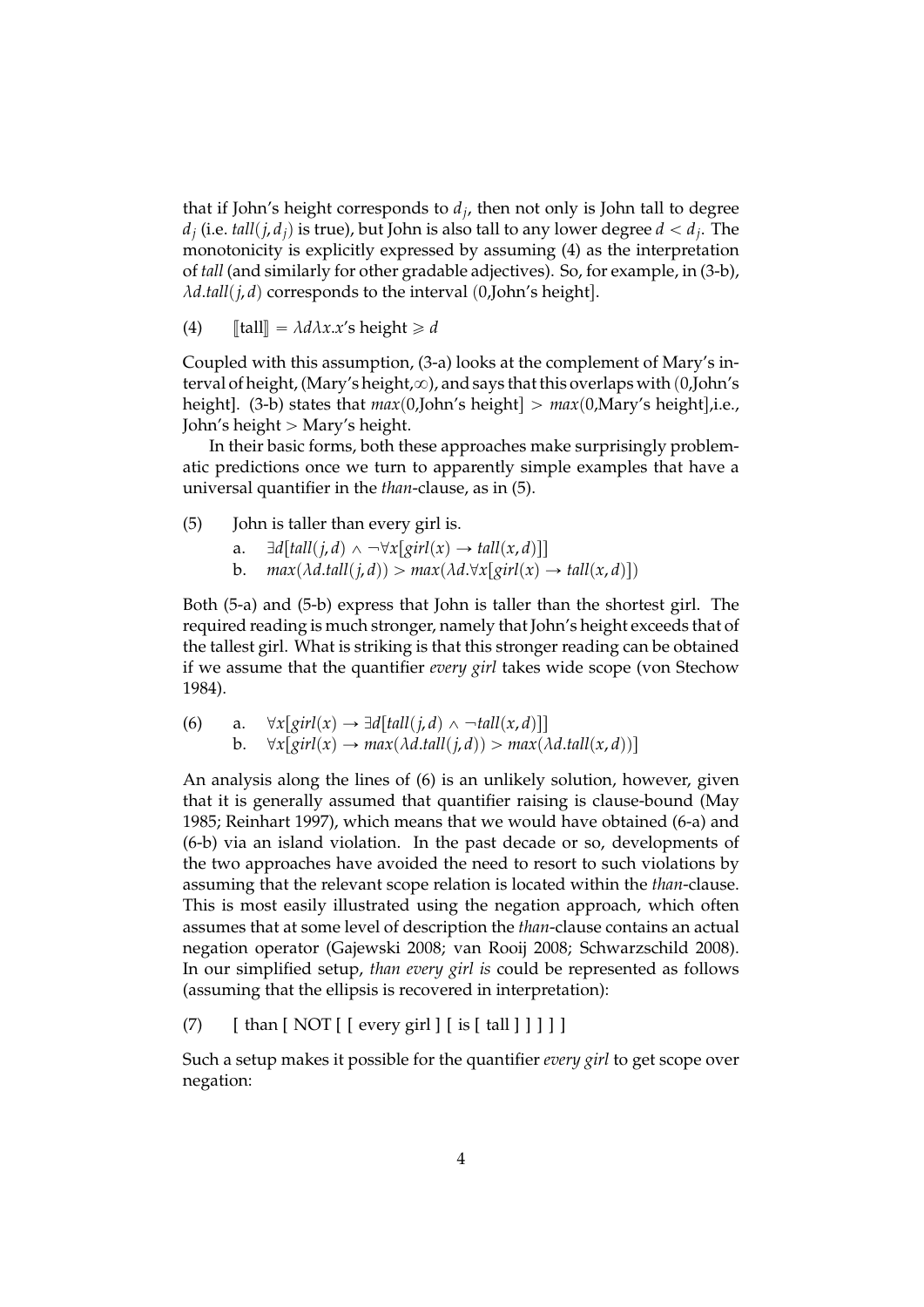#### (8) [ than [ [ every girl ] 1 NOT [ *t*<sup>1</sup> [ is [ tall ] ] ] ] ]

Following standard assumptions, this would give us the term  $\lambda d.\forall x [girl(x) \rightarrow$  $\lnot$ *tall*(*x*, *d*)], which corresponds to the interval that goes upwards from just above the tallest girl's height. The whole construction *John is taller than every girl is* can now be interpreted as saying that there exists a degree in that interval to which John is tall. In other words, John is taller than the tallest girl.

Although this derives the desired interpretation, there are some interesting and serious problems with this view. Most importantly, if (8) has come about by quantifier-raising the subject, then we would expect to see ambiguity, or at least we would like to have some rationale for why universal quantifiers always seem to take wide scope with respect to negation.<sup>1</sup> Worse, one would have to explain how constructions that normally do not display movement are necessarily interpreted in a high position, whereas others are not. For instance, for (9) only the low negation reading is available, whilst for (10) only the high negation reading is there.

(9) John is taller than Bill and Peter.

| а. | $\exists d[tall(j,d) \wedge \neg(tall(b,d) \wedge tall(p,d))]$       | unavailable |
|----|----------------------------------------------------------------------|-------------|
| b. | $\exists d[tall(j,d) \wedge (\neg tall(b,d) \wedge \neg tall(p,d))]$ | available   |

(10) John is taller than Bill or Peter.

| a. | $\exists d[fall(j, d) \wedge \neg (tall(b, d) \vee tall(p, d))]$   | available   |
|----|--------------------------------------------------------------------|-------------|
| b. | $\exists d[tall(j,d) \wedge (\neg tall(b,d) \vee \neg tall(p,d))]$ | unavailable |

As we will see below, the fact that no actual ambiguity observed is motivation for Beck (2010) to aim for an analysis that involves a fixed scope relation for all *than*-clauses. Before we turn to such ways of improving on the basic interval and negation approach, we would like to mention another aspect that makes the negation and interval approach problematic.

The issue we sketched above is that the two standard approaches predict a more-than-minimum reading rather than the required more-thanmaximum reading for *than*-clauses with a universal quantifier. In general, comparatives always seem to provide the latter rather than the former reading (but see below). For instance, (9) and (10) are synonymous - they both mean that John is taller than whoever is tallest from Bill and Peter. One could think then that the mechanism we are after is simply one which returns the maximum degree of all the individuals in the domain of quantification in the than-clause, independent of the quantifier relation that is involved. Such a mechanism, however, would be too simple for the case of differentials, where the desired readings are a bit trickier still. Consider

 $1$ van Rooij (2008) proposes such a rationale, using the Strongest Meaning Hypothesis of Dalrymple, Kanazawa, Mchombo, and Peters (1998). But see Section 2.3.3 of Beck (2010) for problems with this line of avoiding ambiguity.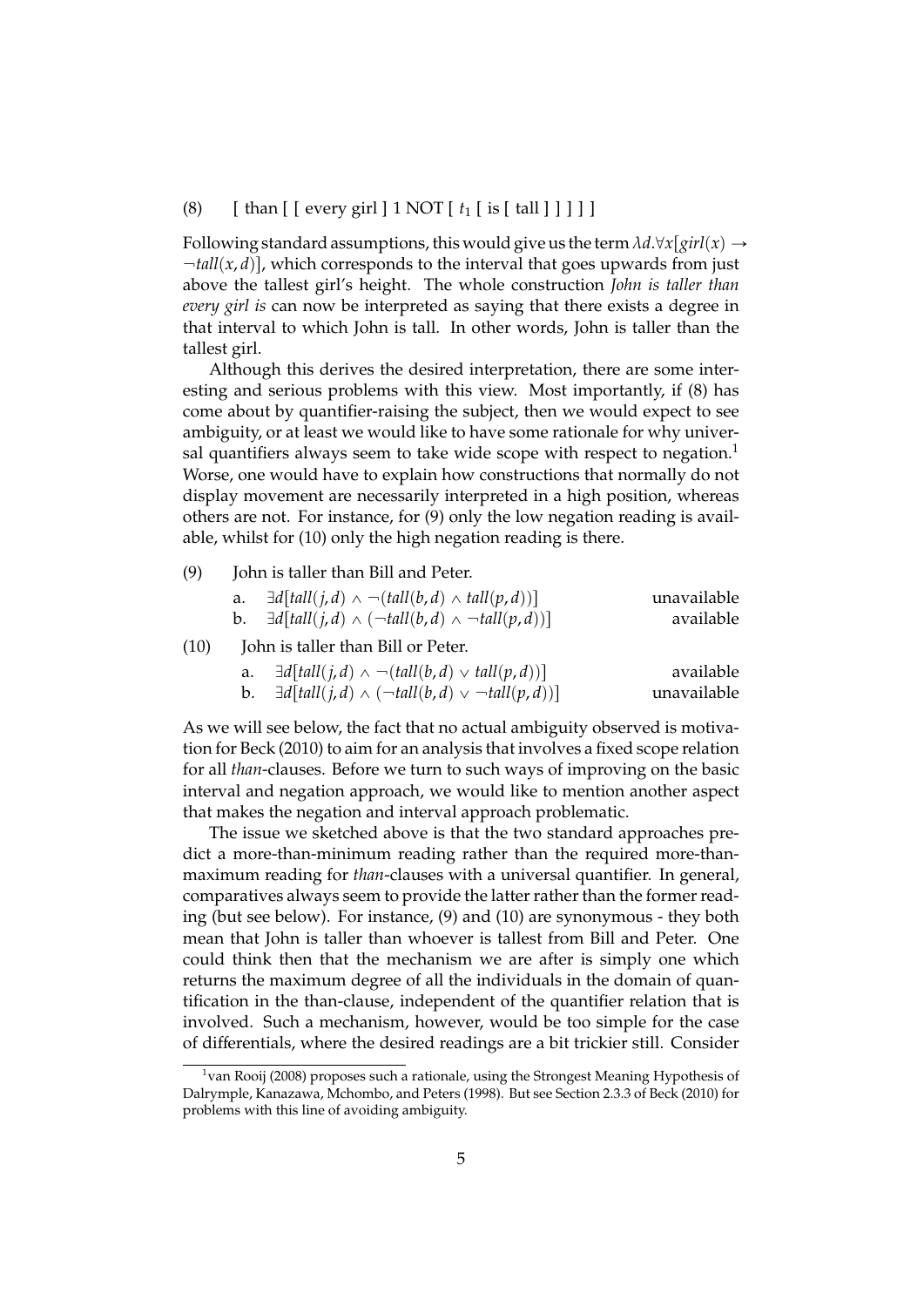(11) John is exactly 3 inches taller than every girl.

As before, the correct interpretation for (11) can be paraphrased by giving the quantifier wide scope, as in (12).

(12) Every girl is such that John is exactly 3 inches taller than her.

Not only does (11) say that John is exactly 3 inches taller than the tallest girl, it requires John to be exactly 3 inches taller any of the other girls too. In other words, (11) entails that all the girls are the same height.

The issue is that nothing in either the negation or the interval approach allows us to refer to the individual heights of the entities in the domain of quantification. Take the form in (8), for instance, which provided the correct interpretation for a regular comparative by letting the than clause denote  $\lambda d.\forall x[girl(x) \rightarrow \neg tall(x,d)]$ . As we said above, this is an interval leading up from the tallest girl's height. Crucially, this interval does not contain the heights of any of the girls and, so, there is no way the ultimate truth-conditions are going to include the entailment that the girls are all equally tall.

For the interval strategy, one may have found a way to associate *than every girl is* with the interval (0,the tallest girl's height]. Crucially, however, this is a dense interval, where the individual heights of the girls are no longer discriminated. The semantics of the comparative further reduces this interval to its maximum, comparing that degree to the height of the subject. Thus, there could be no semantics for the differential such that if combined with this interval, the entailment would come out that all girls are equally tall, simply because the semantics has no access to the individual girls' heights.

These aspects of the interval and the negation approach have been rather neglected, we believe. In fact, the contemporary approaches building on the basic negation and interval strategies leave this issue pretty much unresolved, as is argued in detail by Fleisher (2014). Our goal is to solve the puzzle of quantifiers in than clauses in such a way that it automatically accounts for an appropriate semantics of differentials. We do so by reinterpreting modern versions of the interval strategy, in particular that of Beck (2010), to which we turn now.

# **3 Beck's selection approach**

The main innovation in Beck (2010) is, we believe, to assume that standard clauses involve a selection mechanism akin to the one found in the semantics of definite descriptions or questions. Her analysis is furthermore

(11).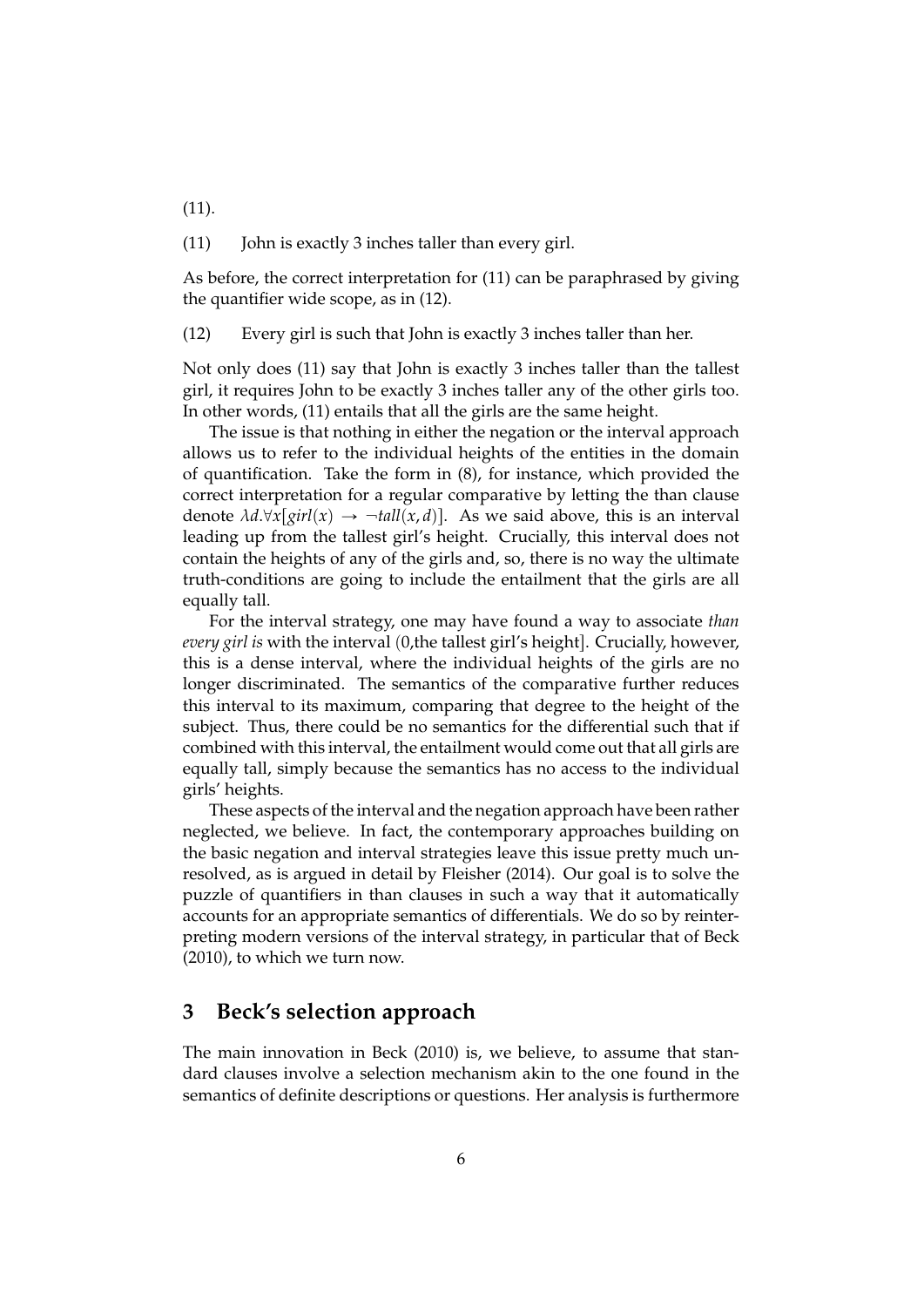based on a variation of what we called the interval strategy that is due to Schwarzschild and Wilkinson (2002) and Heim (2006). In this approach, *than*-clauses are lifted to express sets of intervals, rather than simply intervals. To illustrate the strength of the approach, it suffices to assume that intervals are introduced at the level of the adjective as in (13), but see Beck (2010) and, especially Heim (2006) for alternative possibilities.

(13)  $\llbracket \text{tall} \rrbracket = \lambda D_{\langle d,t \rangle} \cdot \lambda x_e \cdot x' \text{s height} \in D$ 

The combination of (13) with the semantics of quantifiers and the abstraction over intervals leads to the following meaning for *than*-clauses of the form *than Q is*/*are tall*.

(14) 
$$
\triangle D.Q(\lambda x.x's height \in D)
$$

For a non-quantificational *than*-clause like *than Bill is tall* this yields all the sets of degrees that contain Bill's height. For *than every girl is* it gives all the sets of degrees that contain the heights of every girl. Beck now assumes that the final denotation of the *than*-clause comes about in two steps:

(15) Step 1—Select the most informative sets in the set of sets of degrees Step 2—Select the highest degree out of these most informative sets

Step 1 is implemented by defining a function *min* that picks those sets from a collection of sets that do not contain subsets that are themselves a member of the collection, and combines these into a single new set:

(16) 
$$
min(D) = \cup \lambda D \in D \land \neg \exists D'[D' \in D \land D' \subset D]
$$

Step 2 is now a regular maximality operator that pick the highest value from the set  $min(D)$ . Thus, the two steps select the maximal point of all the minimal interval(s). The results of this selection procedure are illustrated with the following examples:<sup>2</sup>

- (17) a. [[than Bill is tall] =  $\{D \mid D \text{ contains } Bill's \text{ height}\}$ <br>b.  $min(\text{If} \text{than } Bill \text{ is } tall \text{]) = \{Bill's \text{ height}\}$ 
	- b. *min*([than Bill is tall]) = {Bill's height}<br>c.  $max(min(\text{[than Bill is tall]}) = \text{Bill's height})$ 
		- c.  $max(min([\text{than Bill is tall}]) = \text{Bill's height})$ <br>a.  $[\text{than every girl is tall}] = {D \mid D}$  contains the
- (18) a. [than every girl is tall] =  $\{D \mid D$  contains the heights of each girl $\}$

<sup>2</sup>To understand the derivations, it helps to keep in mind that *D* is an interval (if two points *a* and *b* are in *D* then all points between *a* and *b* are in *D*, too). In contrast, the set created by the application of *min* is just a set of points and does not need to satisfy the mentioned condition. The restriction of *D* to intervals is commonly held in the interval strategy (see Schwarzschild and Wilkinson 2002, Beck 2010). Heim (2006) takes *D* to be just a set of points (degrees) but for her this choice is just a matter of simplicity (sets are in a way more primitive than intervals) and, as she acknowledges, it is not empirically driven. To preview our own account, we will argue that there are empirical reasons to think that *than* clauses involve non-dense sets (or, rather, pluralities) of degrees.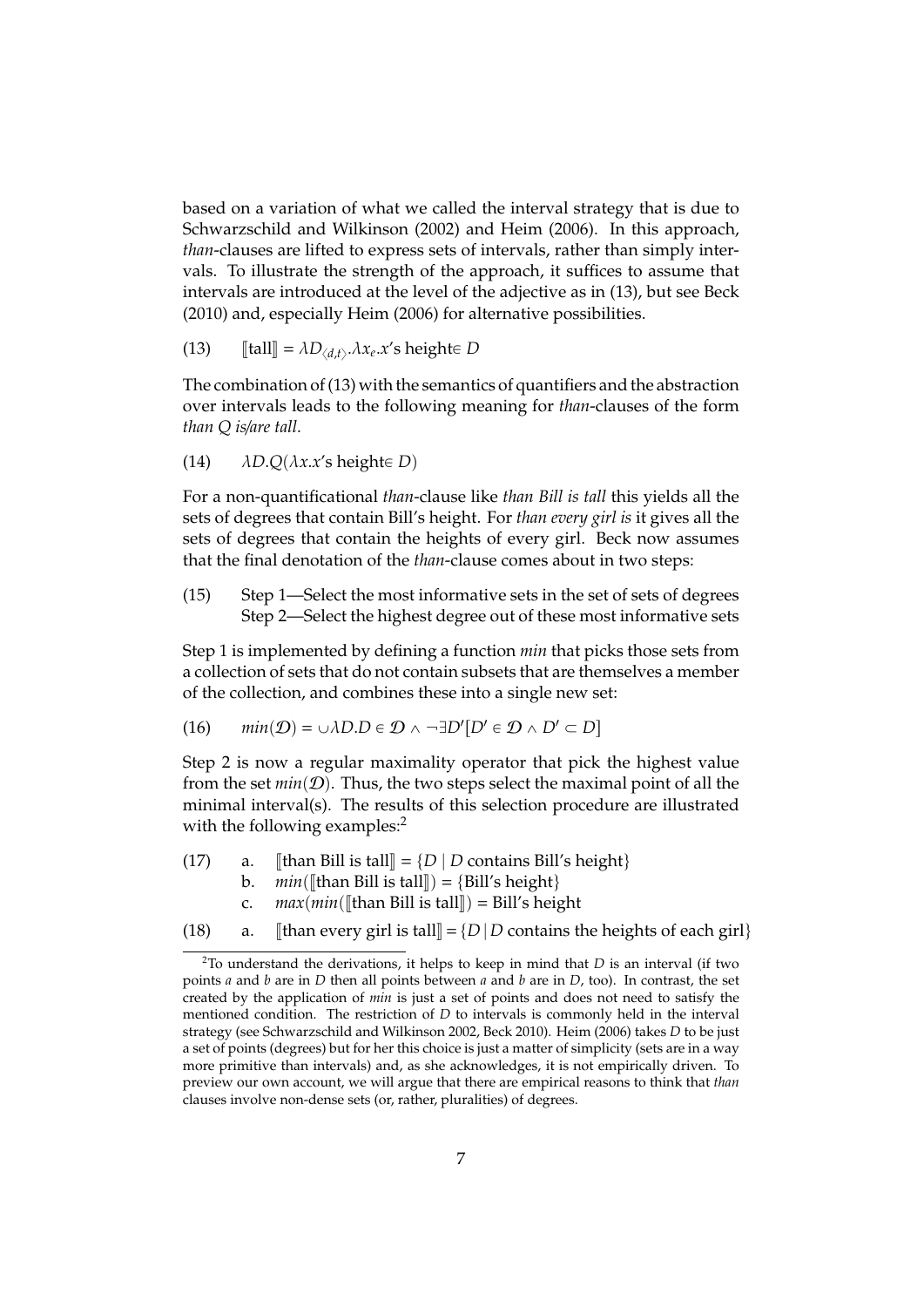- b. *min*([than every girl is tall]] = the set containing the height of the shortest girl, the height of the tallest girl and all the degrees in-between
- c. *max*(*min*([than every girl is tall])) = the height of the tallest girl a. [than Bill and Peter are tall] =  ${D \mid D}$  contains both Bill's and
- (19) a.  $\Vert$ than Bill and Peter are tall $\Vert = \{D \mid D \text{ contains both Bill's and }$ Peter's height}
	- b. *min*( $\left[\left[\text{than Bill and Peter are tall}\right]\right) = \text{the set containing Bill's height, }$ Peter's height and all the degrees in-between
	- c.  $max(min([\text{than Bill and Peter are tall}])) =$  the height of whoever is tallest from Bill and Peter
- (20) a. [than Bill or Peter are tall] =  $\{D \mid D$  contains Bill's height or Peter's height or both}
	- b. *min*( $[$ than Bill or Peter are tall $]$ ) = the set containing just Bill's height and Peter's
	- c. *max* $(min([than Bill or Peter are tall])) = the height of whosever$ is tallest from Bill and Peter

All these calculations yield the correct result. Below, in section 7, we will look at some further details of this selection mechanism and turn to cases where the result is less clearly favourable. Let us for now, however, focus on the merits of Beck's theory. Via the selection mechanism, Beck has done away with any scopal ambiguity, making clear predictions which reading surfaces where. In the following section we will build further on Beck's approach. Before we do so, we need to point out an important detail of her selection mechanism.

The selection procedure we discussed above is two-tiered. This allows *than*-clauses, which are originally assigned type  $\langle \langle d, t \rangle, t \rangle$ , to yield the degree (type *d*) to which the matrix-clause degree is compared. In this way, Beck's analysis is a combination of the approaches operating with sets of intervals and the interval approaches: the composition inside the *than*-clause is done along the lines of the former accounts, while the final object is just a single degree, as in the latter accounts. Beck sees this as advantage because, in her words, "it remains a strength [of the interval approaches] that degree operators combine directly with expressions referring to degrees, and that differentials in particular [as in *John is 2 inches taller than Bill is*] can be accounted for in a direct and straightforward way." We agree with Beck that differentials are far from straightforward in the approaches working with sets of intervals and they are particularly problematic for negation accounts. However, we disagree with her conjecture that*than*-clauses should therefore yield one degree. As we remarked above, differentials like (21) entail that all the girls have the same height. If the than-clause expresses a single degree (say, that of the tallest girl's height) there is no hope to derive this entailment.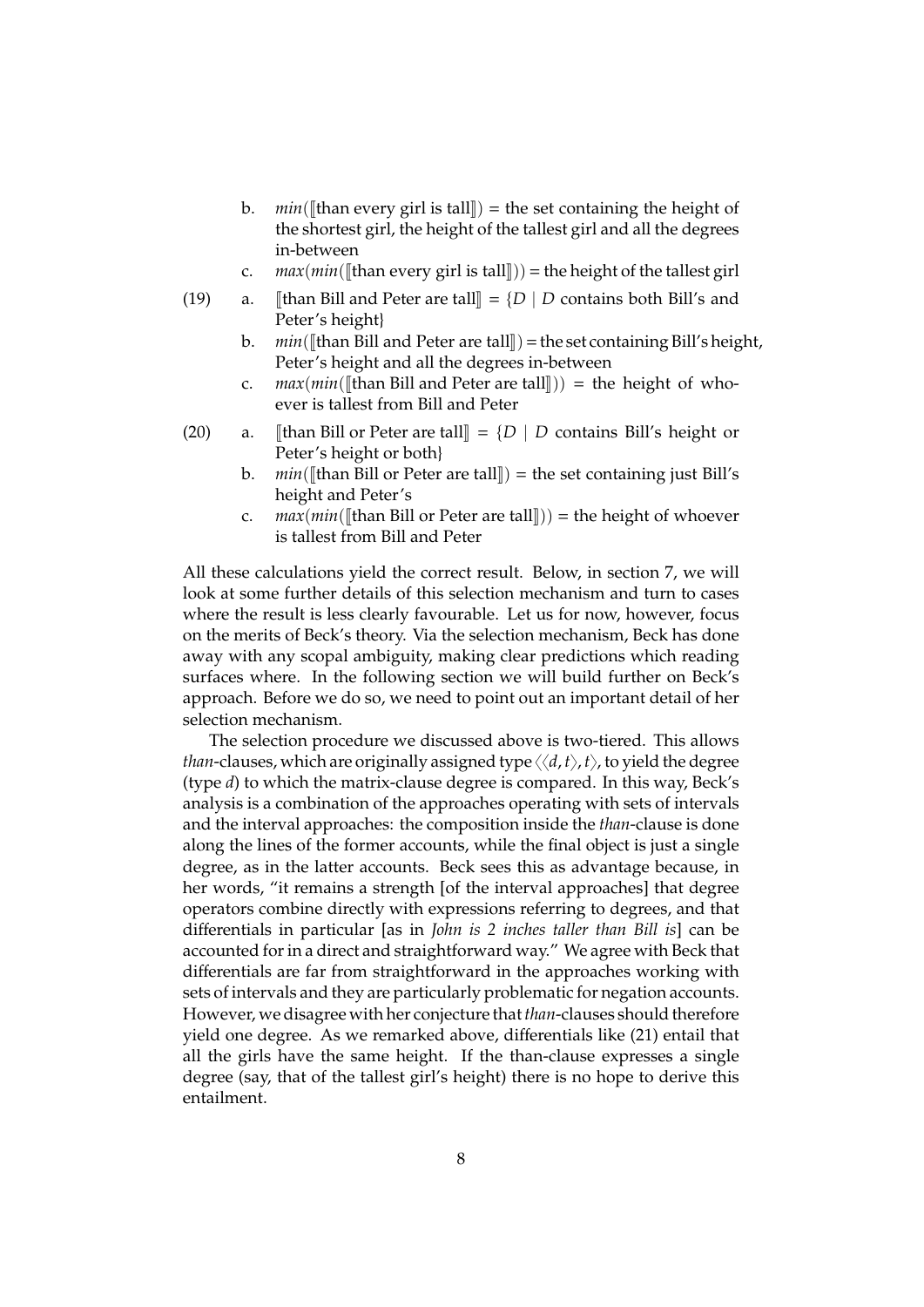(21) John is exactly two inches taller than every girl.

In the next section, we will develop an analysis of *than*-clauses within a framework of degree pluralities. We will argue that this approach simplifies the selection mechanism to a single operation (since there is no need any more for *than*-clauses to yield a single degree), yet it can straightforwardly deal with differentials. Crucially, all this can be achieved with the standard machinery of the semantics of pluralities.

# **4 A framework for degree pluralities**

We would now like to propose a minimal variation on theories operating with sets of intervals, one which incorporates a notion of *degree plurality*. As we will argue extensively in the sections below, the shift from an interval theory to an analysis revolving around plurals improves the empirical coverage.

The idea is first of all to extend the domain of degrees to contain degree sums in addition to degree atoms. For the domain of entities it is standard to assume that it has the structure of the powerset of the domain of atomic entities, with the empty set removed. One can see this as the requirement that the domain is closed under sum formation: it is the smallest set that contains all the atoms and all possible sums that can be formed using these atoms (Link (1983), Landman (1996); see Nouwen (2015) for an overview of plural semantic frameworks.) Some useful notions borrowed from the literature on plurality:

- (22) a. We will use  $a \sqcup b$  (the *sum* of *a* and *b*) to represent the plural individual that has *a* and *b* as its parts.
	- b. We will use \* to represent closure under sum of a set, we will refer to this as *predicate cumulation*: \**X* := the smallest set such that  $*X \supseteq X$  and  $\forall x, y \in *X[x \cup y \in *X]$ .
	- c. We will use \*\* to represent closure under sum of a binary relation, we will refer to this as *relation cumulation*: \*\**R* := the smallest set such that \*\* $R \supseteq R$  and  $\forall x, x', y, y'[\langle x, x' \rangle, \langle y, y' \rangle \in$  $f^*R \to \langle x \sqcup y, x' \sqcup y' \rangle \in {}^{**}R$ .
	- d. We will use  $\subseteq$  as the part-of relation:  $a \sqsubseteq b : \Leftrightarrow a \sqcup b = b$
	- e. We will use *Atom* to return the atoms in a set of pluralities: *Atom*(*X*) :=  $\lambda x.X(x) \wedge \neg \exists y[y \subsetneq x]$ .

For the domain of degrees  $D$ , we now make exactly the same assumptions.  $D$  contains all the atomic degrees, as well as all sums you can form on the basis of that. And it contains nothing else.

Atomic degrees are scalar in nature. This scale, however, is still only defined on atoms:  $S = \langle Atom(\mathcal{D}), \rangle$ . So, if *d* and *d'* are in  $\mathcal D$  we can only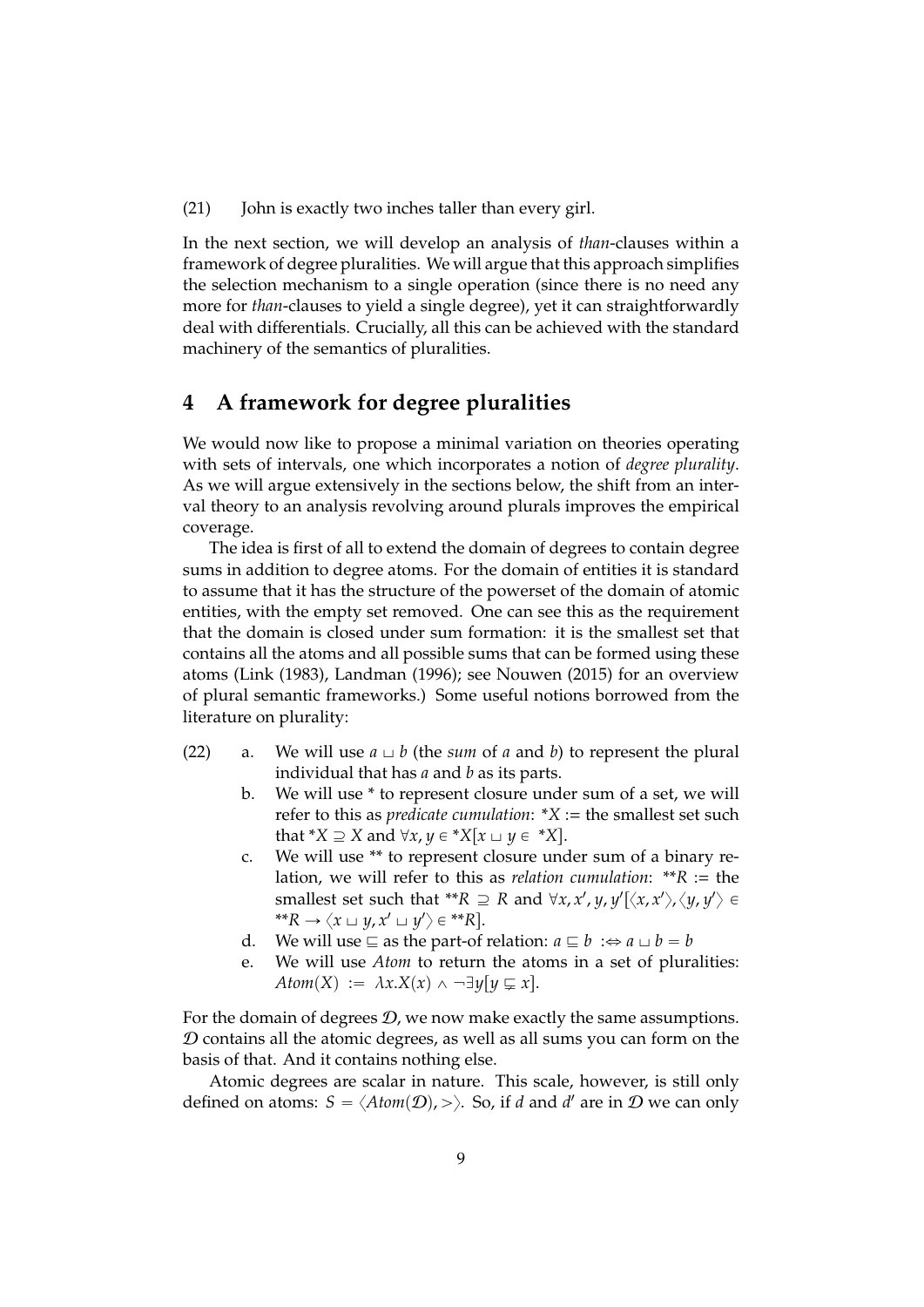guarantee that  $d > d'$  makes sense if both  $d$  and  $d'$  are atomic. That is, a statement like  $a \perp b > c$  is undefined. Nevertheless, in parallel to the mechanisms we use in the nominal domain, we can form a plural version of  $>$  by using the double star operator. Let us illustrate how this works by the following example. Say that both  $x > z$  and  $y > z$  and both  $z > v$  and  $z > w$ . In that case,  $x \sqcup y$  \*\* $> z$  and  $z$  \*\* $> v \sqcup w$ , but also  $x \sqcup y$  \*\* $> v \sqcup w$ . Slightly less straightforwardly, if we have a linear order  $w > x > y > z$ , then  $w \sqcup y$  \*\* $> x \sqcup z$ , since for each part in  $w \sqcup y$  there is a part in  $x \sqcup z$ that is lower in the ranking, and for each part in  $x \perp z$  there is a part in  $w \cup y$  that is higher in the ranking. In this way,  $>$  is parallel to many, if not all, lexical predicates applying to entities, which are commonly treated as partial functions, applicable to atoms only, unless they are pluralized (Landman 1989; Kratzer 2003).

We propose that adjectives are interpreted as relations between degree pluralities and entities. So rather than (13) (repeated here), we assume (23):

- (13)  $\llbracket \text{tall} \rrbracket = \lambda D_{\langle d,t \rangle}.\lambda x_e.x' \text{s height} \in D$
- $\text{[tall]} = \lambda d_d \cdot \lambda x_e \cdot x$ 's height  $\sqsubseteq d$

In other words, *tall* relates individuals to all the degree pluralities that have the individual's height as an atomic part. This creates spuriously large pluralities and, in parallel to Beck's analysis, sets of degree pluralities will have to be reduced to more informative subsets. We do this by defining a minimality operator that operates on pluralities. Whereas Beck proposes (16) (repeated here), we propose  $(24)$ .<sup>3</sup>

- (16)  $min(D_{\langle\langle d,t\rangle,t\rangle}) = \cup \lambda D \cdot D \in \mathcal{D} \land \neg \exists D'[D' \in \mathcal{D} \land D' \subset D]$
- (24)  $min(D_{\langle d,t \rangle}) = \cup \lambda d.d \in D \wedge \neg \exists d'[d' \in D \wedge d' \sqsubseteq d]$

It should be clear that we are simply implementing ideas of interval approaches within a framework in which intervals have been replaced by pluralities. There are, however, some interesting nuances that differ, as we will see shortly. First, however, let us illustrate how the plural framework works by focusing on the simplest example that we discussed above. We will also use this opportunity to be as specific as possible about all the steps in the analysis, which should make it easier to understand more complex examples as we proceed.

(25) John is taller than Bill is.

We assume, as is standard, that the adjective *tall* is elided in the *than*-clause and will be recovered in interpretation.

The semantically annotated syntactic structure for (25) is given in Figure 1. We assume that the comparative morpheme forms a constituent with its

<sup>&</sup>lt;sup>3</sup>This requires generalising the sum operator to:  $\Box X := \iota x.*X(x) \land \forall y[*X(y) \rightarrow y \sqsubseteq x]$ .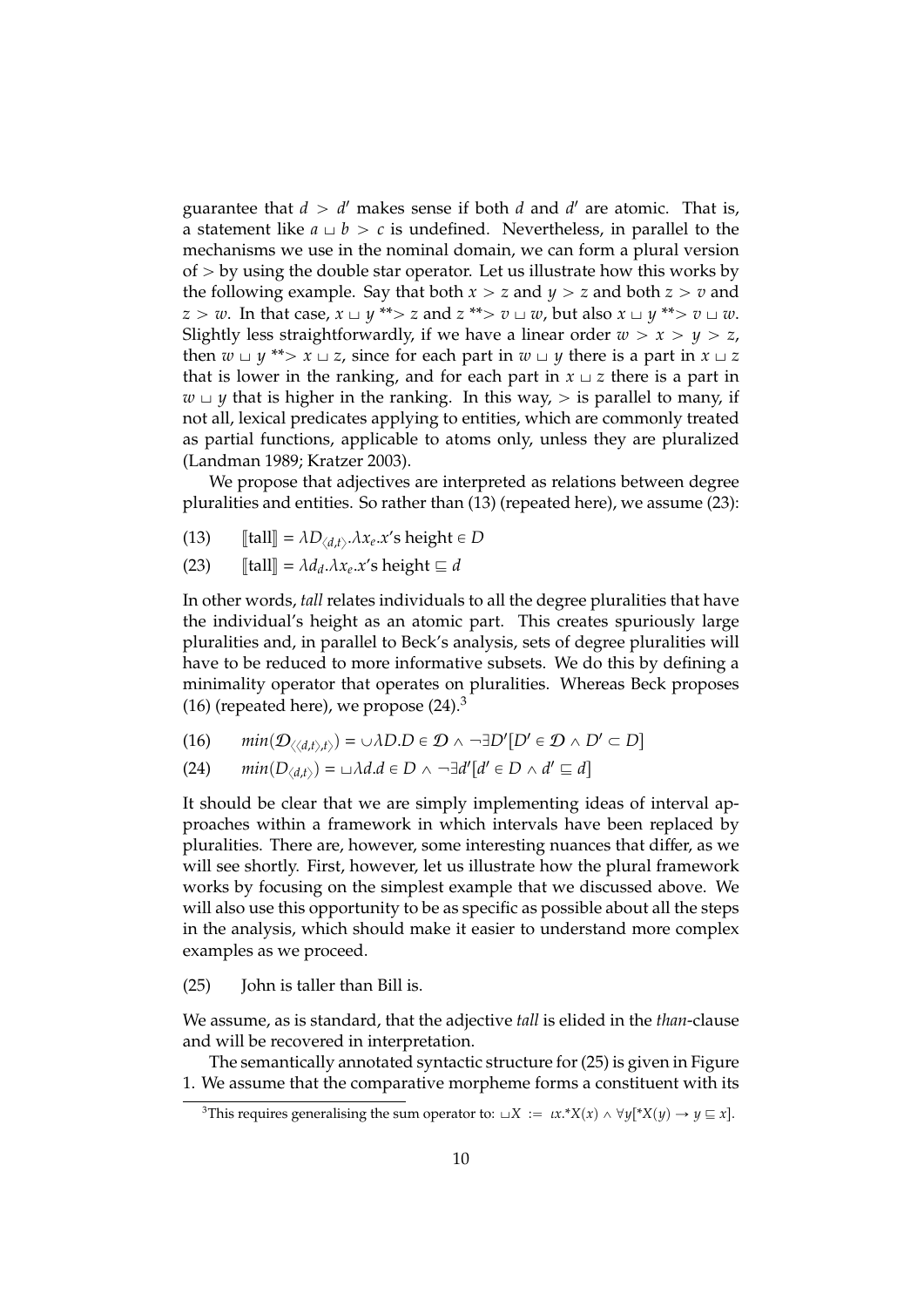

Figure 1: Syntax and interpretation of (25)

adjective although we are aware of the fact that two traditions exist. One postulates the same constituency in this respect as we do (Larson 1988; Kennedy 1997; Kennedy 2002; Alrenga and Kennedy 2014). Alternatively, the comparative morpheme might form a constituent with the *than*-clause and only later combine with the adjective (Bresnan 1973; Carlson 1977; von Stechow 1984; Heim 2000; Bhatt and Pancheva 2004). The choice is largely orthogonal to our study but the former option makes the combination of degree and plural semantics slightly easier, hence our choice, which leads us to the following interpretation of the comparative:

(26)  $\left[ \text{-er} \right] = \lambda g_{\langle d, \langle e, t \rangle \rangle} \lambda d_d \lambda x_e \text{.} \min(\lambda d' \cdot g(d', x)) > d$ 

Turning our attention to the interpretation of the *than*-clause, we note that its semantic composition includes operator movement (Chomsky 1977), resulting in lambda abstraction over degrees, and, as in Beck's analysis, the *min* operator. Unlike Beck, we dispense with the second selection step (her *max* operator). Notice that the *than*-clause of Figure 1 is going to collect all pluralities that contain Bill's height. So, this is a set that has among its members, spurious plural individuals like "Mary's height∟Bill's height", or the individual that contains everyone's height. Applying the minimality operator *min* yields a single individual, namely Bill's height. Similarly, the matrix adjective would be true of spurious plural individuals that include, among its members, John's height. Here again, applying *min* yields a single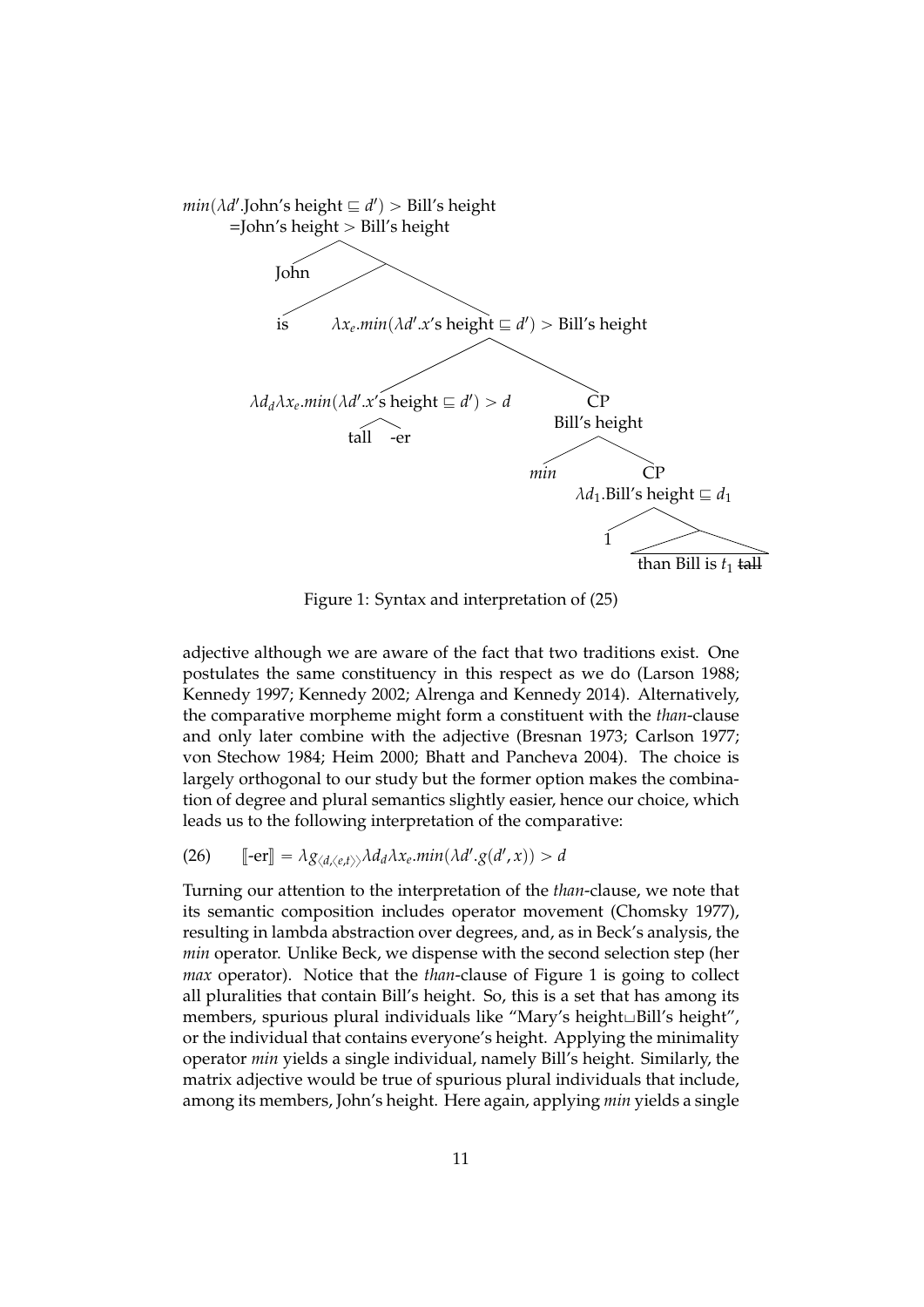individual, John's height. Thus, *min* selects the most informative plurality both in the matrix clause, as well as in the *than*-clause, and can be compared to the work of *min* and *max* operators selecting the most informative element in a set, commonly used in comparatives (von Stechow 1984; Heim 2006; Beck 2010).

In the example above, there is no reason to apply plurality semantics to degrees since the matrix clause and the *than*-clause denote atomic individuals. Things change once we turn to quantified examples:

(27) John is taller than every girl is.

In (28), we give the interpretation of *than every girl*

(28) 
$$
\lambda d.\forall x[\text{girl}(x) \rightarrow x'\text{s height} \sqsubseteq d]
$$

This is the set of pluralities that contain at least the heights of every girl. So, if there are three girls who are respectively 150, 160 and 190 centimetres tall, then this set contains  $150 \cup 160 \cup 190$  and all sums that contain this particular sum as a proper part. Minimality reduces this set to the individual  $150 \cup 160 \cup 190$  itself:

(29) 
$$
[\text{min}(\text{than every girl})] = \text{min}(\lambda d.\forall x[\text{ girl}(x) \rightarrow x's \text{ height} \sqsubseteq d])
$$

$$
= 150 \sqcup 160 \sqcup 190
$$

If we proceeded with composition in the same way as in Figure 1, the sentence would end up meaning (30).

$$
(30) \t John's height > 150 \cup 160 \cup 190 \t (undefined)
$$

 $(30)$  is undefined because  $>$  only relates atomic entities. Previous accounts avoid this meaningless comparison in various ways, as discussed above. They postulate quantifier raising of *every girl*, so that John's height will be compared pairwise to atomic entities (heights of individual girls), or alternatively, a special selection mechanism is used (Beck 2010), which selects just one degree, so that the comparison can go through. We could follow suit and use some sort of maximality operator to select the highest atom in the plurality denoted by the *than* clause, in which case the truthconditions for  $(27)$  will correctly become John's height > 190.

But there is no need for such and other mechanisms. Examples completely parallel to (30) are bread and butter of semanticists working on pluralities, and several operations have been developed to deal with cases in which a plurality combines with a predicate restricted to atoms. One of them is to pluralise the predicate roughly corresponding to *John is taller*. The pluralization then results in:

(31)  $* \lambda d.min(\lambda d_2$ .John's height  $\subseteq d_2$ ) > *d*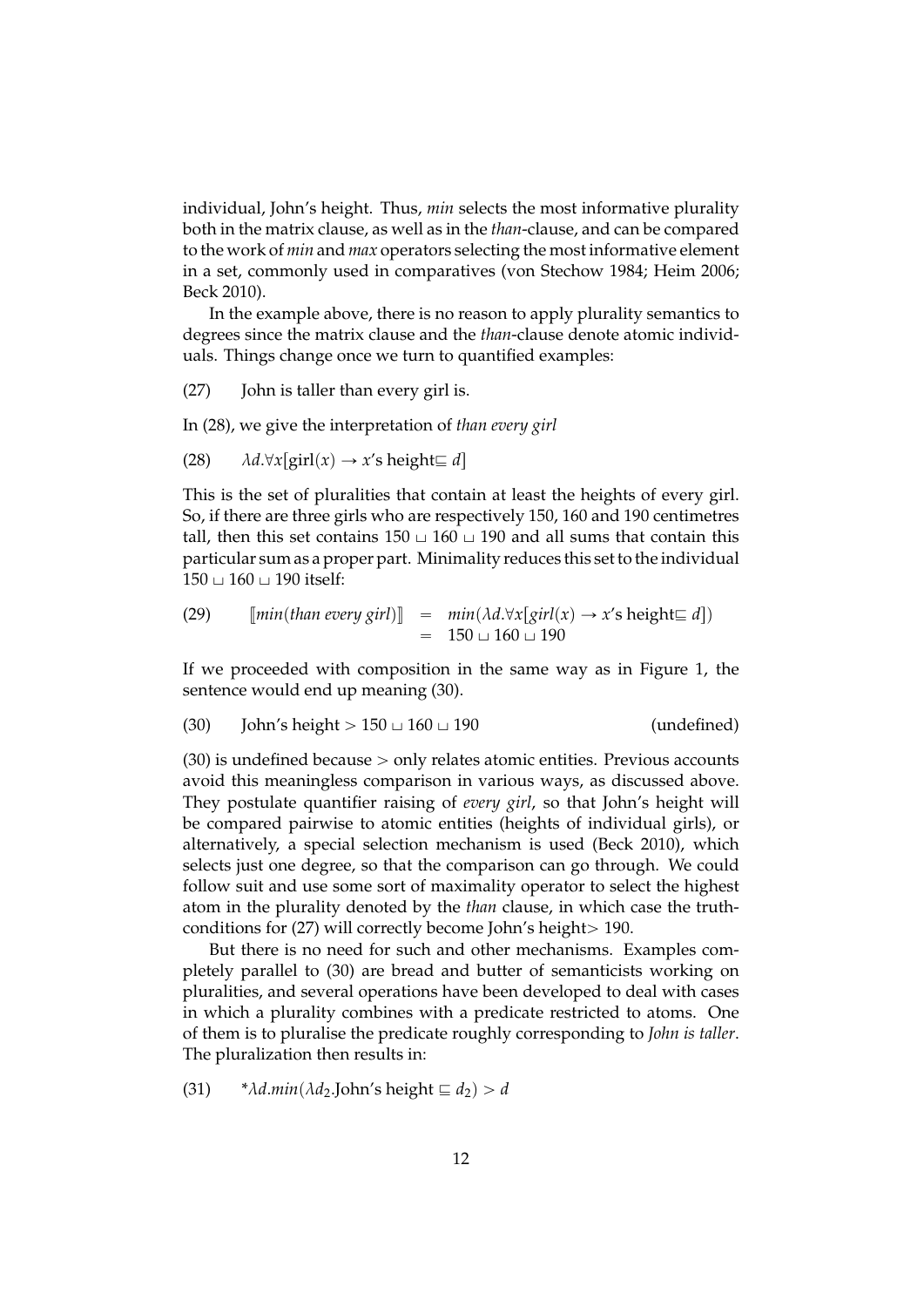(31) can straightforwardly combine with  $150 \sqcup 160 \sqcup 190$ . Given the nature of  $*$  and the atomic requirement of  $>$ , the resulting interpretation is true iff each of the atoms of  $150 \cup 160 \cup 190$  is smaller than John's height, that is, John is taller than any of the girls.<sup>4</sup> The semantic composition of this derivation assumes nothing beyond standard mechanisms of semantics of pluralities, and is shown in Figure 2. The only difference from Figure 1 is that now, we also have to postulate movement of the *than*-clause, so that a predicate is created to which the \*-operator can be applied. This step is not postulated *ad hoc*: in the semantics of pluralities, this kind of movement is generally required for distributive readings of any arguments other than subjects (but see (Lasersohn 1998) for an account of distributivity that dispenses with this movement, which we do not follow here to keep semantics relatively simple).



Figure 2: Syntax and interpretation of (25)

Another option is to pluralise relations, not predicates. In our scenario, this boils down to pluralising the comparative after it applied to the adjective.

 $4$ Our analysis is reminiscent of that of Beck (2012), who also introduces a mechanism of distributive quantification over atoms in a degree plurality. However, Beck only uses this mechanism for cases involving existential quantifiers (in particular, existential modals), where her selection mechanism yields a set of minimal intervals, rather than a single atomic minimal interval. In effect, apart from a superficial similarity between the used mechanisms, there is no overlap whatsoever in the analyses we offer for particular cases. In particular, Beck does not aim to provide an extensive argument in favour of a plural semantics, which we do aspire to here.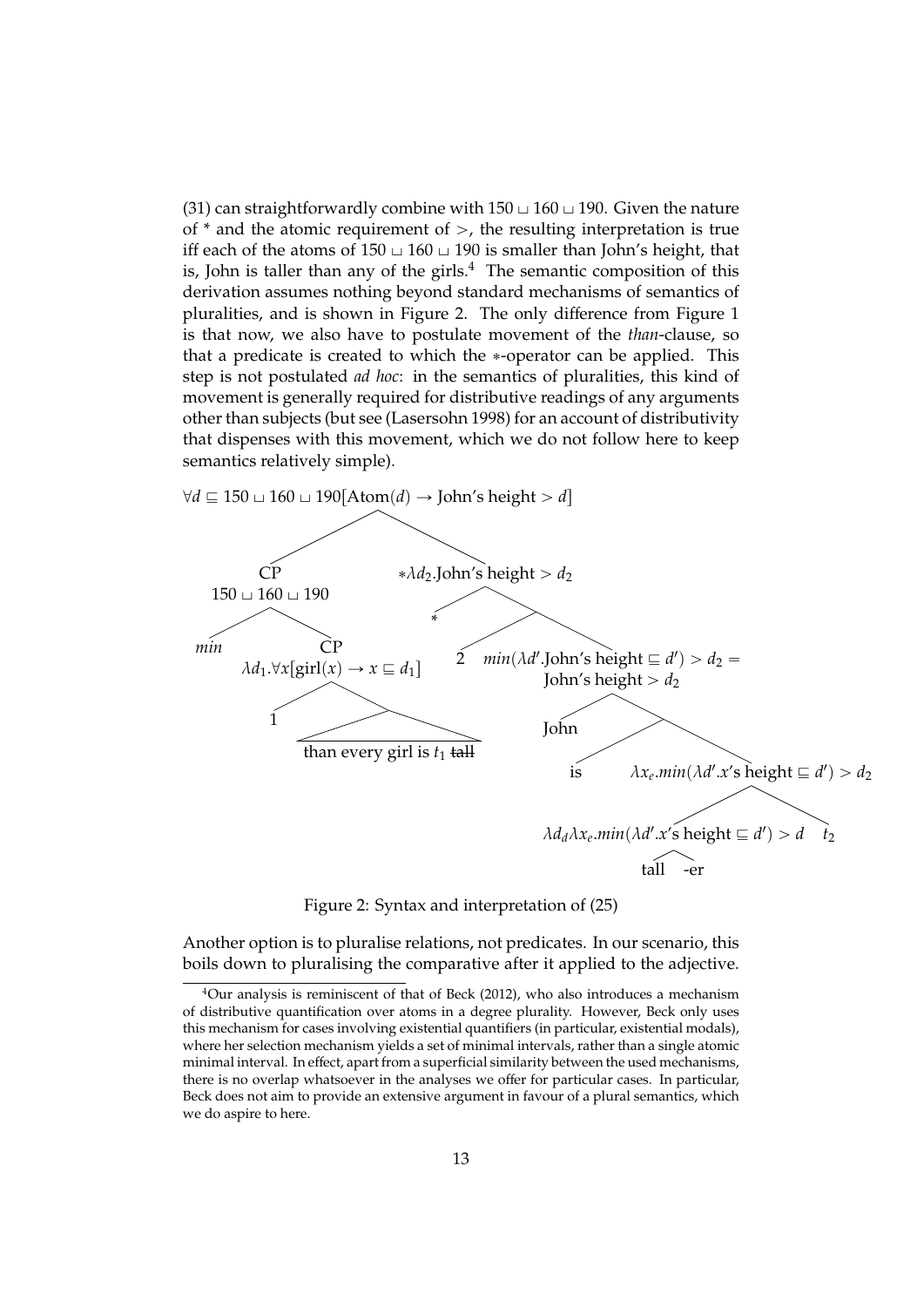(This means we would analyse the sentence as *John is \*\*(tall er) than every girl*.) This yields the following statement:

(32)  $\langle 150 \cup 160 \cup 190, \text{John} \rangle \in {}^{**} \lambda d_d \lambda x_e \text{.} \min(\lambda d' . x' \text{s height} \equiv d') > d$ 

Since John is an atomic individual, (32) is equivalent to (33), which in turn is the interpretation of the root node of Figure 2.

(33) 
$$
150 \sqcup 160 \sqcup 190 \in {}^*\lambda d_d.min(\lambda d'.John's height \sqsubseteq d') > d
$$

Note that (32) and (33) are equivalent to (34), which captures a truly cumulative interpretation of the comparative relation.

(34) John's height \*\* 
$$
> 150 \cup 160 \cup 190
$$

In summary, our plural degrees framework provides two natural and equivalent interpretations for (27), one where the *than* clause plurality is the subject of a distributive predicate and one where it enters in a cumulative comparison relation with the subject. In both derivations, John has to be taller than the *tallest* girl. This is exactly as is required, and this is exactly the result of the accounts discussed in Section 2. However, we got the correct interpretation without postulating an island-violating QR. In contrast to Beck, we moreover did not need to assume that there is a combination of a minimality operator (*min*) and a maximality operator (*max*, picking the top degree in an interval). Instead we used minimality in tandem with an independently motivated pluralisation operator. In this sense, our approach is simpler, since it does away with the two-tier selection procedure of Beck's in favour of a single informativity-optimising operation. By leaning on Beck's selection innovation, we also do not face the problem of the negation approaches discussed in Section 2 how to exclude a missing interpretation since we derive a single, unambiguous reading.

So far, we have only offered a conservative variation on interval approaches to comparatives that simplifies them in a natural way, namely by saying that the work done by a special mechanism (the second selection step in Beck's account, long-distance QR) can be substituted with an independently required pluralization operation. However, as we will show in the sections that follow, our relatively minimal alterations have profound consequences regarding the predictions of the framework. First of all, if the comparative may indeed express cumulative relations like (32), then we expect to see more outlandish readings involving plural subjects. In particular, we expect to see cases where the cumulative and distributive reading are truth-conditionally distinct. We will present a careful argument in section 6 that there exist examples that require a cumulative interpretation and that these examples are highly problematic for frameworks that lack reference to degree pluralities. We will start, however, with a second advantage: our framework improves the semantics of differentials considerably.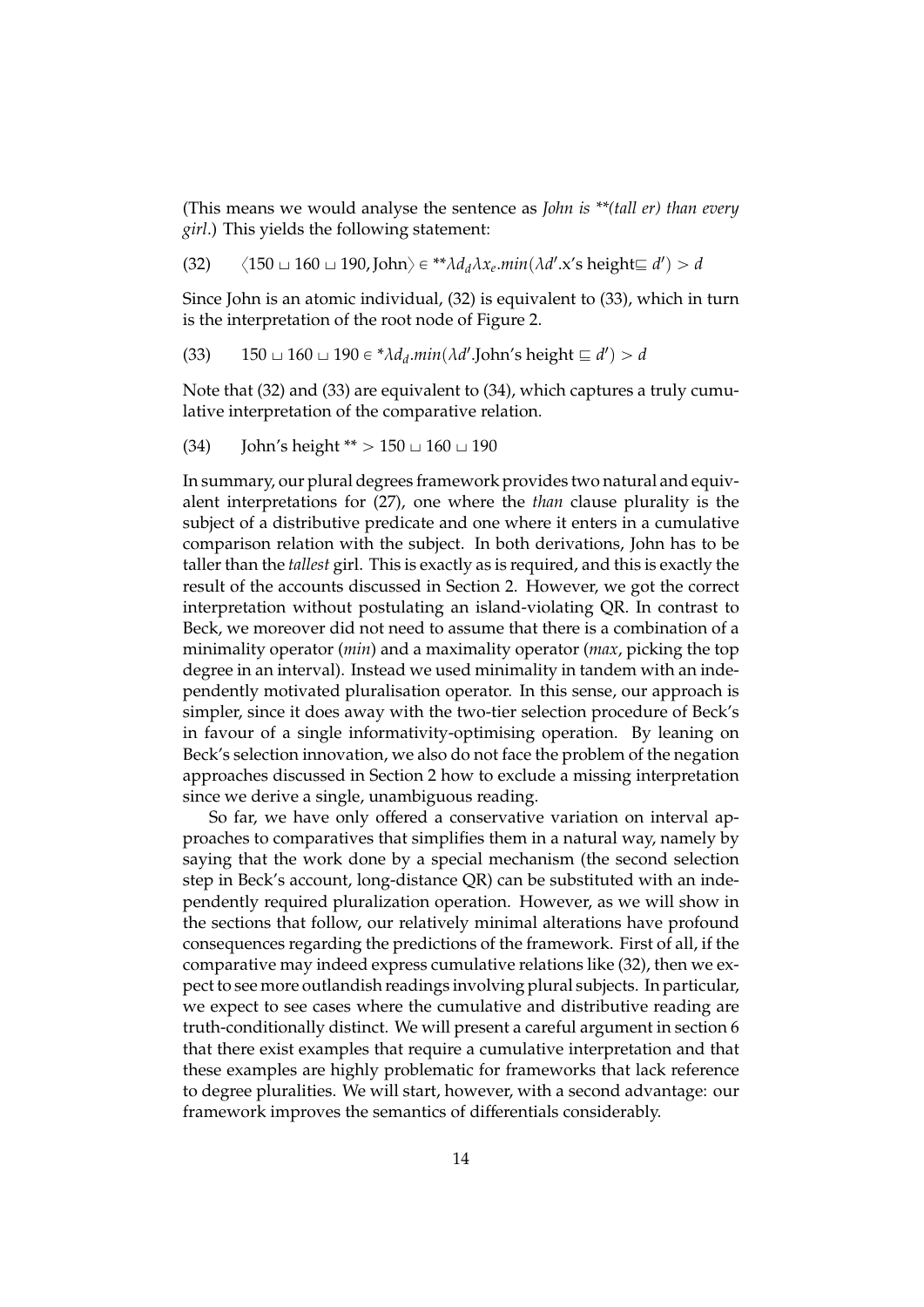### **5 Di**ff**erentials**

Beck discusses a problem with her theory with respect to sentences like (35) (Beck 2010, section 3.4). The intuitive interpretation is as in (36).

- (35) John is exactly 2" taller than every girl is.
- (36) For every girl *x*: John is exactly 2" taller than *x*.

That is, (35) entails that the girls all have the same height. This does not follow from Beck's analysis, however. The reason is that on that account, the *than* clause selects the maximum degree out of the individual girls's heights. John's height is then compared to that degree, irrespective of the height of the other girls. If the girl's heights are 150, 160 and 190:

(37) John is exactly 2" taller than  $max([150...190])$ 

The result is that there is no hope for this analysis to predict an entailment that the girls in question have the same height. The potential of our theory is clearly better. Pseudo-formally, the semantics we predict will be along the lines of (38).

(38)  $150\text{ }160\text{ }190 \in {}^* \lambda d$ .John is exactly 2" taller than *d* 

If the girls have different heights, as in this scenario, (38) can clearly never be true, and so we predict that differentials such as (35) entail that the girls have equal height. Or, in other words, we predict that such sentences can only be true if the *than* clause denotes an atomic degree.

Let us see in somewhat more detail how we derive this result. We follow Schwarzschild (2008) in assuming: (i) measure phrases express predicates over intervals (type  $\langle \langle d, t \rangle, t \rangle$ ); (ii) the differential construction applies the measure phrase to the gap between the matrix and *than*-clause degree. If *d* and *d'* are two degrees, then we write  $d \rightarrow d'$  for the interval that spans from *d* upwards to  $d'$ :  $d \rightarrow d' := \{d'' \mid d \leq d'' \leq d'\}$ . (Note that the interval is empty if  $d > d'$ .)

Based on this mechanism, we propose the semantics of differential comparison in (40). Compare this to the original entry for comparative morphology in  $(39)$ .<sup>5</sup>

$$
\underbrace{(39)} \qquad \lbrack \lbrack \mathbf{-er} \rbrack \rbrack = \lambda g_{\langle d, \langle e, t \rangle \rangle} \cdot \lambda d_d \cdot \lambda x_e \cdot min(\lambda d'.g(d', x)) > d
$$

<sup>&</sup>lt;sup>5</sup>Crucially, (39) and (40) are related in the following way:  $[-er](g)(d)(x) \Leftrightarrow \exists m[m \neq$  $\emptyset \wedge [-er_{diff}](g)(d)(m)(x)$  (under a few natural assumptions for *m*, the measure phrase).<br>This is because if win( $\lambda d' \circ (d' \times)$ ) > d then d  $\lambda$  win( $\lambda d' \circ (d' \times)$ ) is non-empty-Assuming This is because if  $min(\lambda d'.g(d', x)) > d$  then  $d \rightarrow min(\lambda d'.g(d', x))$  is non-empty. Assuming that *m*, the measure phrase, can be of any size, it follows that  $m(d \rightarrow min(\lambda d'.g(d', x)))$  is true for some *m*. Similarly, if  $m(d \rightarrow min(\lambda d'.g(d', x))$  is true for some non-empty *m*, which can be of any size but greater than zero, it follows that  $d \rightarrow min(\lambda d'.g(d',x))$  is not empty. Since *m* is non-zero, it follows that  $d \rightarrow min(\lambda d'.g(d',x))$  has at least two end points, and consequently  $min(\lambda d'.g(d',x)) > d$ .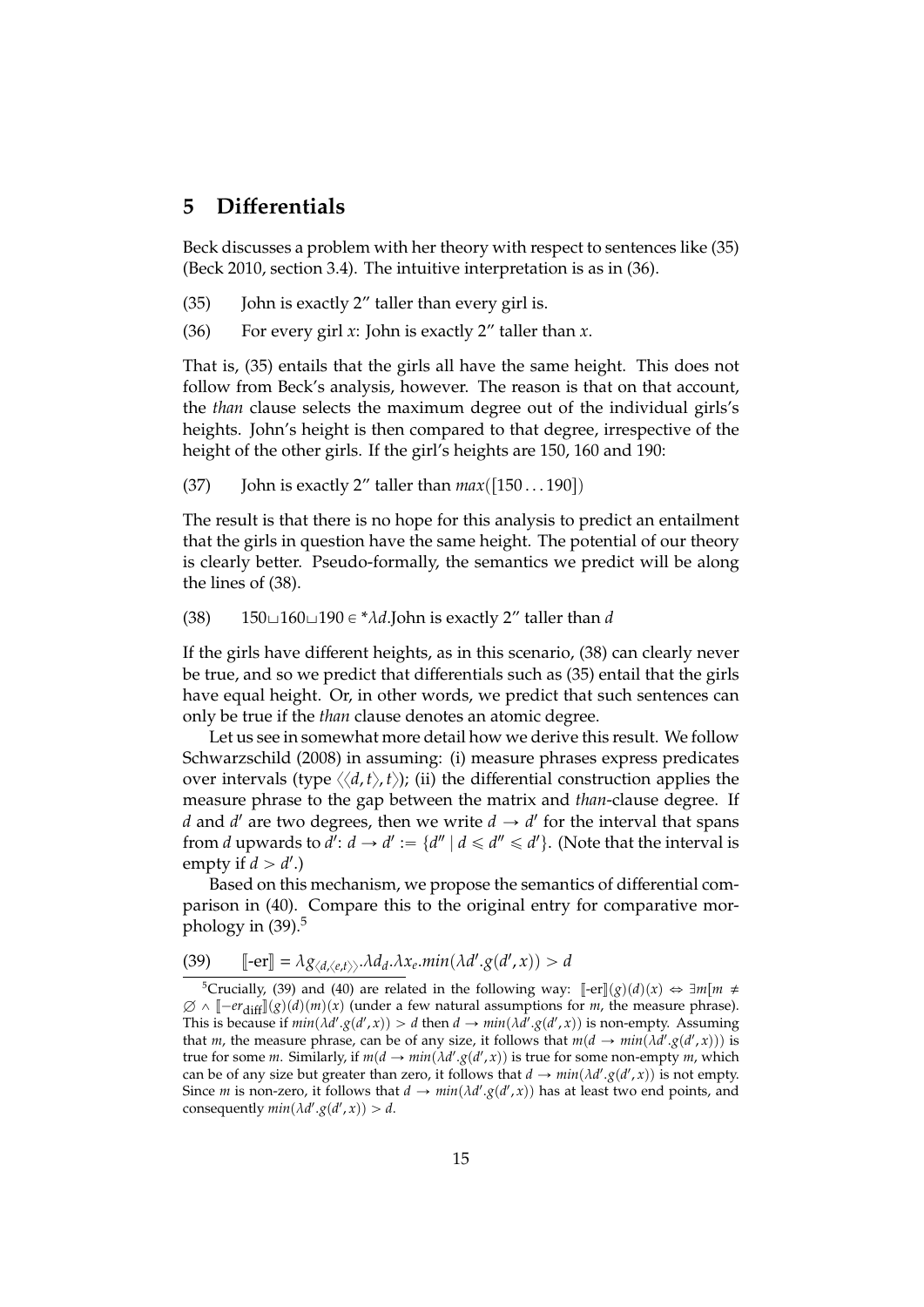(40)  $\left[ -er_{diff} \right] = \lambda g_{\langle d, \langle e, t \rangle \rangle} \cdot \lambda m_{\langle d, t \rangle} \cdot \lambda d_d \cdot \lambda x_e \cdot m(d \rightarrow min(\lambda d' \cdot g(d', x)))$ 

The basic structure we assume is that in Figure 3. Here, the CP corresponding to the *than*-clause has moved out. This is not strictly necessary, but it is if we assume that the comparative is read distributively.



Figure 3: Structure of (35)

Let 2*IN* express a predicate over degree intervals such that it returns true if and only if the end points of the interval are 2 inches apart. This will be how we interpret the measure phrase. Correspondingly, the DegP is interpreted as follows:



Note that DegP only makes sense if *x* is an atom. This is because  $min(\lambda d'.g(d', x))$ may return a non-atomic degree plurality if *x* is a plural entity. The interval constructor  $\rightarrow$ , however, is not defined on plural degrees. Effectively, this means that if the subject of the differential is plural, one would need to cumulate the predicate it combines with. In this sense, differentials are inherently distributive predicates, just like comparatives are. (Alternatively, we could say they are inherently cumulative.)

The next step in the derivation is to combine the DegP with the trace of the *than* clause and then fill in the subject slot. Let *dth* be the degree plurality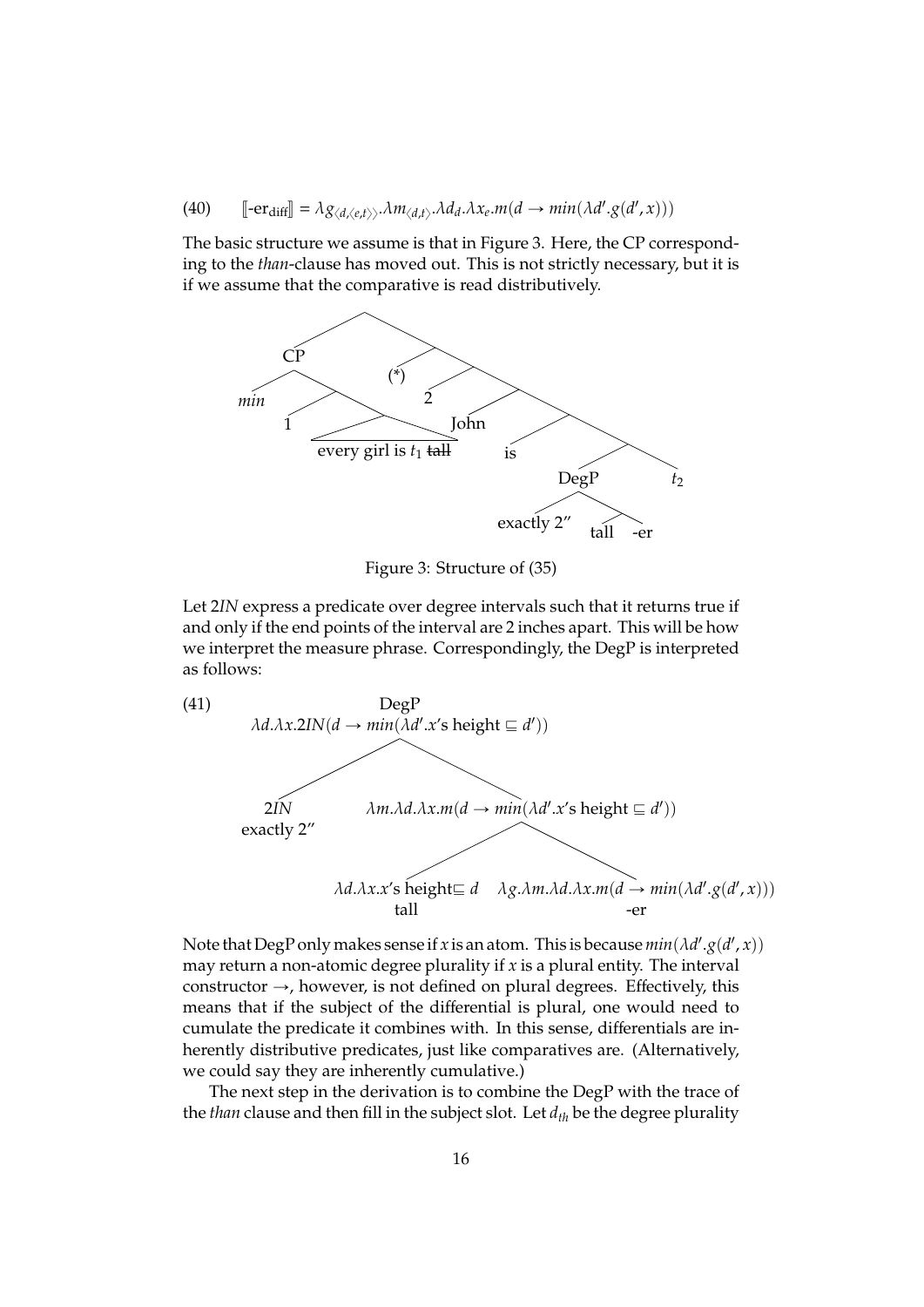denoted by the *than* clause, then the end result is:

(42) 
$$
d_{th} \in {}^* \lambda d.2IN(d \rightarrow min(\lambda d'.John's height \sqsubseteq d'))
$$

$$
\equiv d_{th} \in {}^* \lambda d.2IN(d \rightarrow John's height)
$$

This is only true if all the atoms in *dth* are exactly 2 inches below John's height. In other words, this is only true if *dth* is itself an atom. In turn, that is only possible if the girls in question all have the same height, namely John's height minus 2 inches.<sup>6</sup>

We have now shown that our proposal significantly improves on the analysis of non-monotonic differentials. This is not the only kind of differential where our account provides a natural solution to so far unaccounted for data. To show this, let us first characterise the data a bit clearer.

As we claimed above, just like normal comparatives give the impression of wide scope quantification by the quantifier in the *than* clause, so do differentials. This is irrespective of the kind of measure phrase we find in the differential slot, as can be seen by the wide-scope paraphrases in (46)- (48) of the respectively upward, non-monotonic and downward monotone differentials in (43)-(45).

- (43) John is more than 2 inches taller than every girl.
- (44) John is exactly 2 inches taller than every girl.
- (45) John is less than 2 inches taller than every girl.
- (46) Every girl is such that John is more than 2 inches taller than her.
- (47) Every girl is such that John is exactly 2 inches taller than her.
- (48) Every girl is such that John is less than 2 inches taller than her.

In our approach so far, we have accounted for (44) not by quantifying over girls, but rather by distributing over the plural degree slot corresponding to the *than* clause. Importantly, this analysis extends to the other cases. That is, (43) is interpreted in our account as (49), while (45) is interpreted in our account as (50). Here,  $>21N$  and  $<21N$  express the set of intervals of which the end-points are respectively more than 2 inches and less than 2 inches apart.

(49)  $[than \text{ clause}] \in \mathcal{A}d. >2IN(d \rightarrow \text{John's height})$ 

 $6$ As in the previous section, since there is but one plural argument in the -er relation, the distributive and cumulative reading collapse. This means we could, in principle, arrive at the same result assuming cumulation of -er. However, since differentials require a threeplace comparison relation, we would need to assume an operator that cumulates three-place predicates: \*\*\**R* is the smallest superset of *R* such that if  $\langle a,b,c\rangle \in$  \*\*\**R* and  $\langle a',b',c'\rangle \in$  \*\*\**R*, then also  $\langle a \sqcup a', b \sqcup b', c \sqcup c' \rangle \in ***R$ . (An independent example where we may need such an operator would be: *John, Bill and Mary are exactly 2, exactly 4 and exactly 6 inches taller than their mothers*.)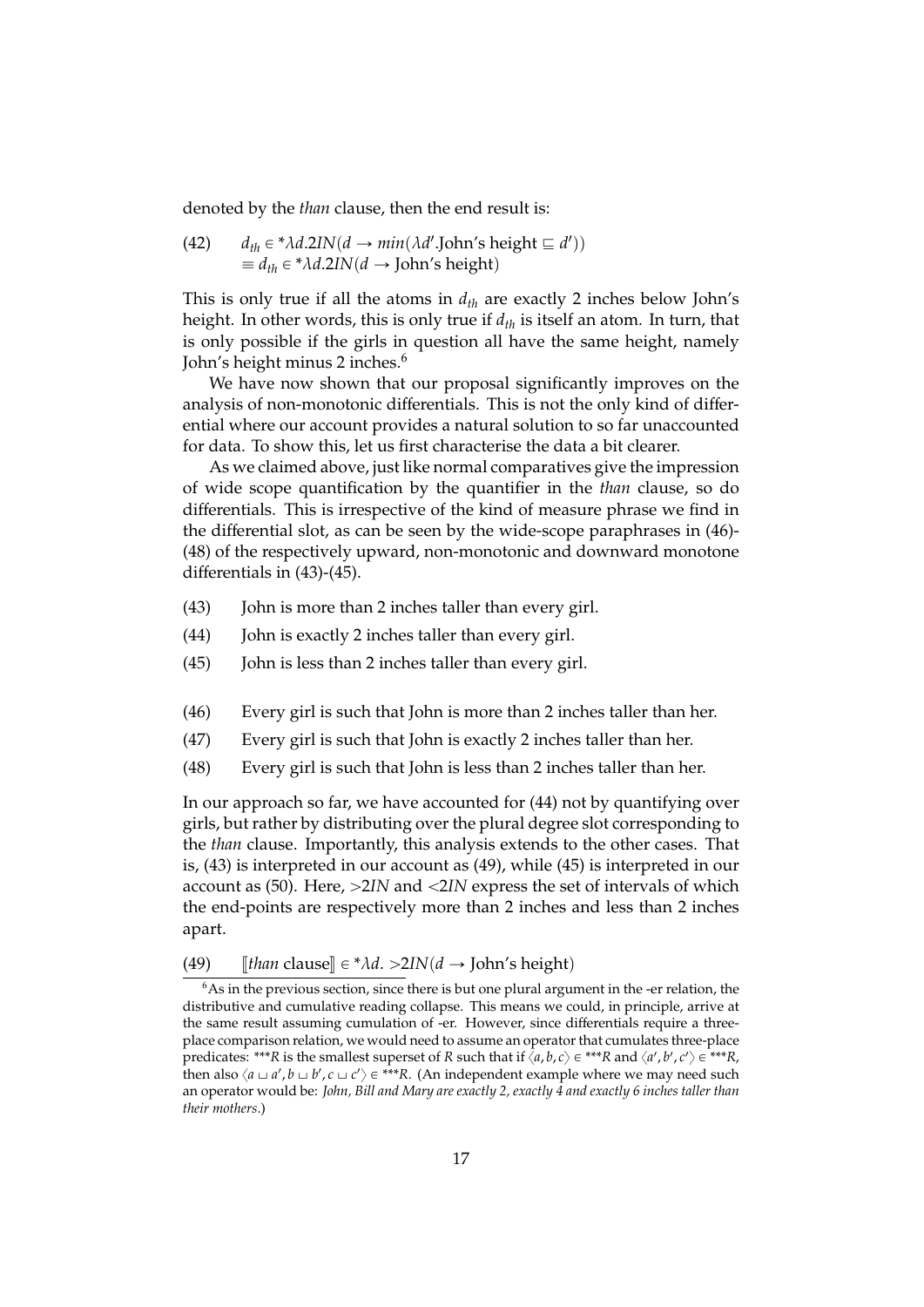#### (50)  $\llbracket$ *than* clause $\rrbracket \in {}^*\lambda d$ .  $\langle 2IN(d \rightarrow John's height \rangle)$

While other accounts have no problems with (43), the downward-monotone differential in (45) is generally outside the empirical reach of existing accounts. We refer to (Fleisher 2014) for an extensive expose of the issues all ´ corners of the current theoretical landscape run into. We will here briefly emphasise how differentials constitute an area where our relatively conservative variation on Beck's theory yields an altogether different set of predictions. As we showed, the quirky interpretation of differentials follows neatly from our approach. The reason for this is that, contrary to Beck's analysis, we have not assumed that *than* clauses contain a maximality operator. The problem created by such an operator is that in sentences like (43)-(45), John's height is going to be (differentially) compared to a single degree. As seen by the paraphrases in (46)-(48), the data are different, though. John needs to be in the differential relation expressed by the measure phrase to all entities in the domain of quantification, not just to its maximal, minimal or any other specific individual. That Beck's approach fares well in (43) is a happy coincidence, due to the fact that if John's height exceeds the height of the tallest girl by at least some measure, his height will also exceed the height of any of the other girls by at least that measure. In contrast, our account can accommodate all examples (43)-(45) because the *than* clauses keep the information about every girl's height.

### **6 Cumulative comparison**

The plural machinery we adopt creates the prediction that we find a variety of plural-related readings. In particular we predict that genuine cumulative readings exist – that is, cumulative readings that are not equivalent to distributive construals in the way we saw above. In this section, we show that this prediction is correct.

We start with the note that some mention of such readings already appears in previous literature (Scha and Stallard 1988; Schwarzschild 1996; Matushansky and Ruys 2006). For instance, Scha and Stallard give the following example, which does not require that every frigate was faster than any carrier; it suffices that every frigate was faster than some carrier, and every carrier was slower than some frigate. In other words, this is a cumulative reading. (See Schwarzschild 1996, p89, for further discussion on this reading.)

(51) The frigates were faster than the carriers.

One could potentially analyse (51) as a cumulative relation between two plural*entities*, viz. the frigates and the carriers. This is indeed what Scha and Stallard (1988), Schwarzschild (1996), and Matushansky and Ruys (2006) do.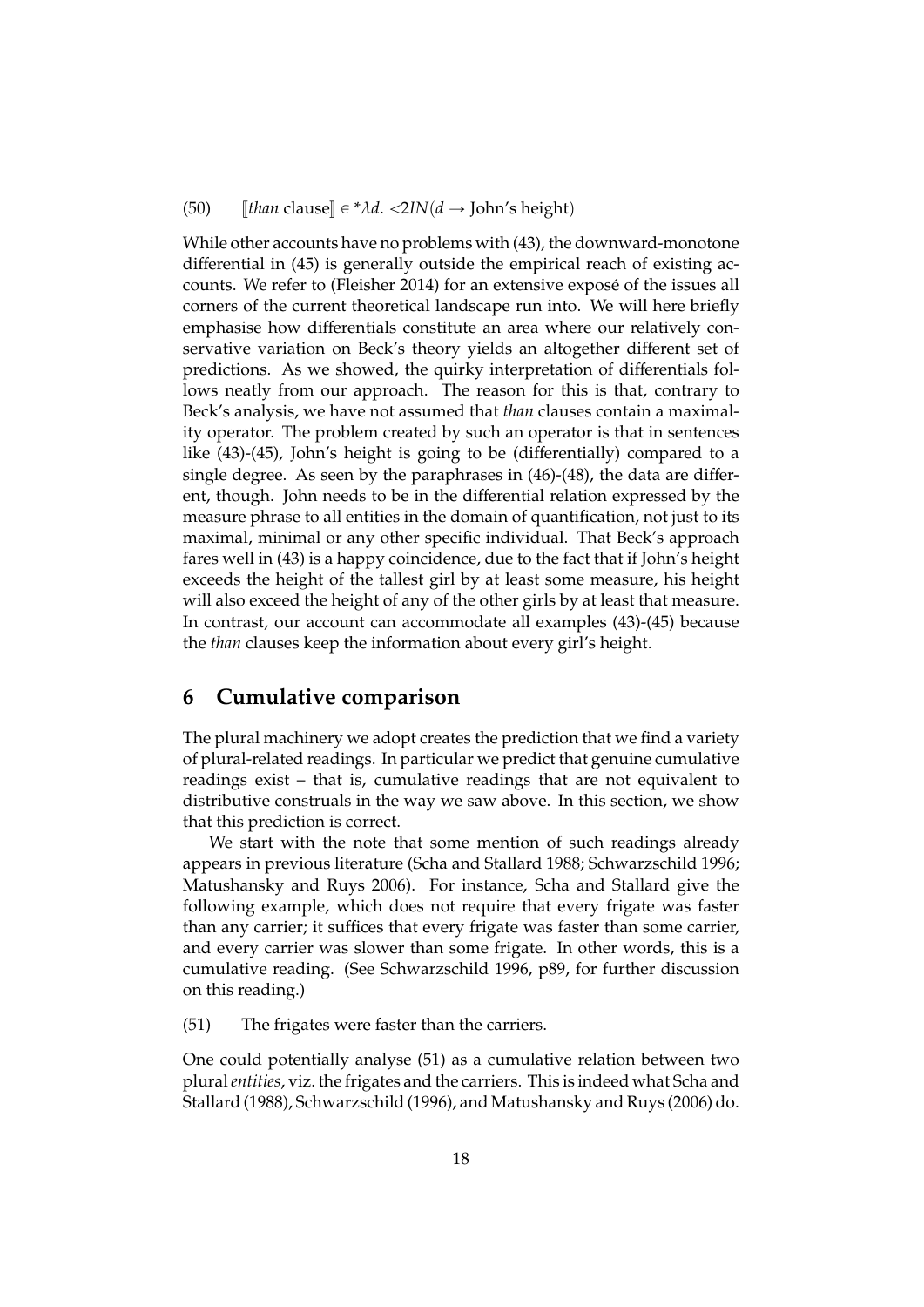However, we can now offer an analysis in terms of a cumulative relation between degrees. The idea is that the sentence will yield a degree plurality made up of all and only the speeds of the individual frigates, call this plurality *f*, while the *than* phrase denotes the sum of all the carrier speeds, *c*. The sentence (51) is now true if and only if  $f^{**} > c$ . What this means is that for each atomic speed in *f*, there is an atomic slower speed in *c*, and for each atomic speed in *c* there is an atomic speed in *f* that is faster. This is equivalent to saying that the frigates and carriers stand in the cumulative relation \*\* $\lambda x.\lambda y.x'$ s speed >  $y'$ s speed.

The fact that there is an equivalence between an analysis of (51) in terms of a cumulative relation between degrees and one in terms of a cumulative relation between entities makes it that we cannot use such examples as an argument that our approach is on the right track. Clearly, one does not need to assume the existence of degree pluralities to account for examples like (51). However, as we will show now, there exist examples that, if we are right, can only be analysed using the kind of framework we are proposing.

We start by considering a minimal variation on (51), namely its clausal comparative counterpart.

(52) The frigates were faster than the carriers were.

For such a clausal comparative, an interpretation using a cumulative relation between entities is problematic. The reason is that the only way to get at such an interpretation is by quantifier raising the subject of the *than* clauses, as in (53). For a number of reasons, which we will explain in more detail below, such a derivation goes against normal assumptions on movement.

(53) Fhe frigates [ the carriers  $[**[1]$  were faster than  $t_1$  were fast  $\text{]}$  ] ] ] ]

A way out would be to deny that (52) is cumulative in the first place. We could follow the reasoning in Winter (2000) for other purported cumulative readings and claim that (52) is a distributive reading where the definite description *the carriers* functionally depends on quantification over the frigates. Informally:

(54) The frigates EACH*<sup>i</sup>* were faster than the carriers*<sup>i</sup>* were.

The idea would be that (54) allows a reading where each frigate is only faster than *its* carriers. The possessive relation could then be specified in pragmatics (it could, for example, mean that each frigate is faster than the carriers in the area of the frigate, which is the cumulative reading discussed in Schwarzschild 1996). Thus, this would create the illusion of a cumulative relation. As Winter extensively argues for the examples in his paper, such an analysis is not unlikely, given the fact that examples like (55) exist. Here, the most salient reading is one in which each student hands in only the essays that (say) he or she wrote.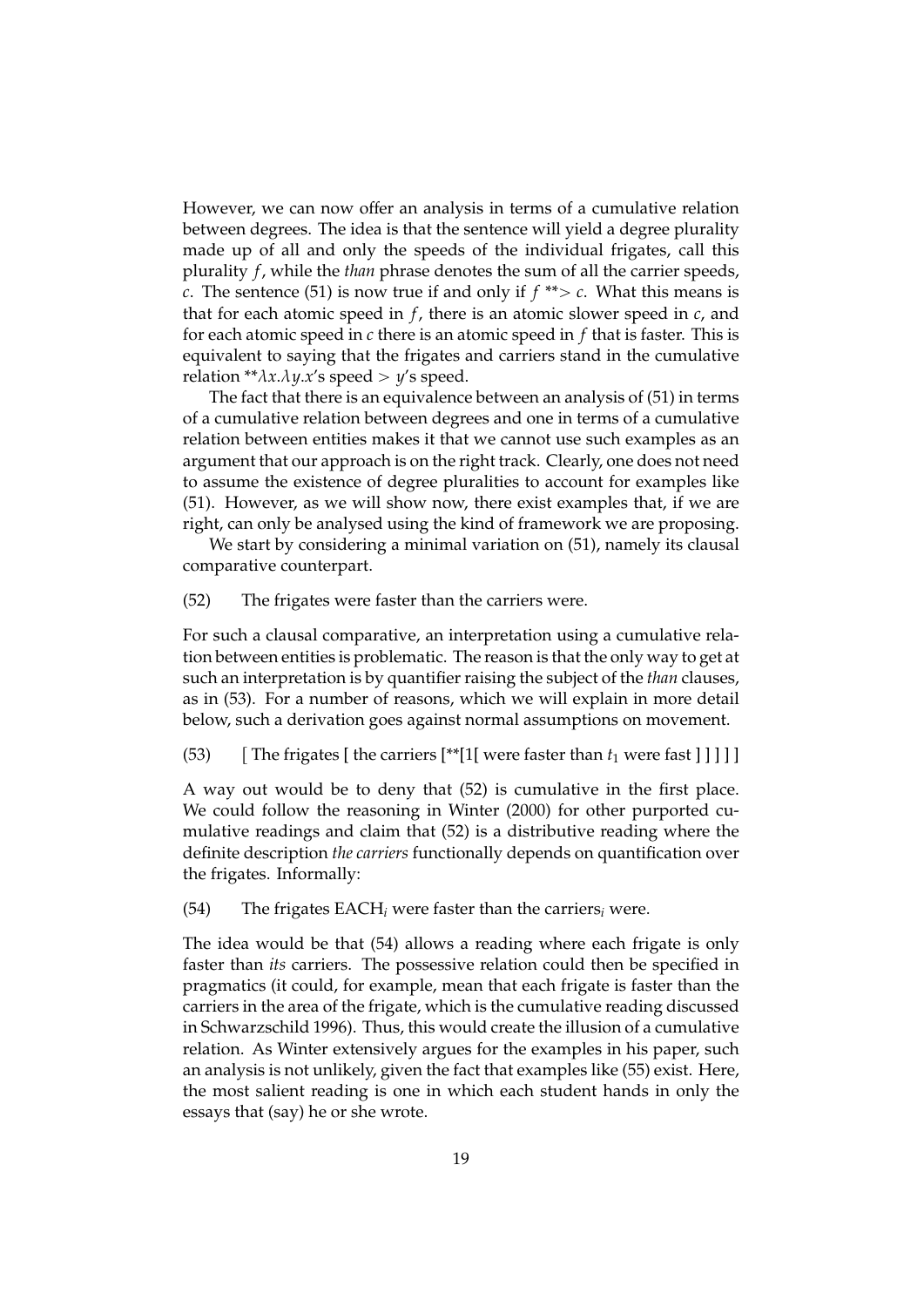#### (55) Each student managed to hand the essays in on time.

So, although (52) has a cumulative-like reading and although it is impossible to derive that reading as a cumulative relation between frigates and carriers, this is still not enough to argue for the need of a cumulative comparison relation between degree pluralities, for it could simply be that the proper interpretation for such sentences is a Winter-style dependency analysis. To support our approach, we should therefore be on the lookout for examples that have cumulative-like readings, but for which a dependency analysis is unavailable. We believe  $(56)^7$  is such an example.

(56) The state economies of Ireland, the Netherlands and Australia all scored higher than they each did in the mid-1980s.

In the relevant reading, the state economy of Ireland scored higher now than it did in the 80's, the state economy of the Netherlands showed similar improvement as compared to the mid 80's, and so did Australia's economy. Crucially, on this reading the three economies are not compared to each other, so it could be that Ireland's state economy now does not score higher than Australia's economy in the mid 80's, etc.

What makes this sentence interesting is that a dependency analysis, as in (57), is out of the question.

(57) The state economies of Ireland, the Netherlands and Australia EACH*<sup>i</sup>* scored higher than they*<sup>i</sup>* each did in the mid-1980's.

The problem with (57) is the occurrence of *each* in the *than* clause. In the relevant reading, *they* will refer to a singular economy (bound by distributive quantification over the matrix subject) and so *each* is vacuous and infelicitous. One can see this effect by looking at examples that resemble the analysis in (57).

- (58) a. The boys all think they won the race
	- b. #The boys all think they each won the race
	- c. The boys all think that they each failed the course

The example in (58-a) has a dependent reading: each boy thinks that he won the race. This reading disappears once we add the distributive quantifier *each*. In fact, the only reading available for (58-b) is one in which the boys each have the contradictory thought that each of them is the winner of the race. A similar observation can be made for (58-c). The reading that *is* available is one in which the boys all have the same thought: all the boys failed. What is missing is a dependent reading, in which each boy only thinks of himself that he has failed the course.

<sup>7</sup>Simplified from www.oapen.org/download?type=document&docid=340206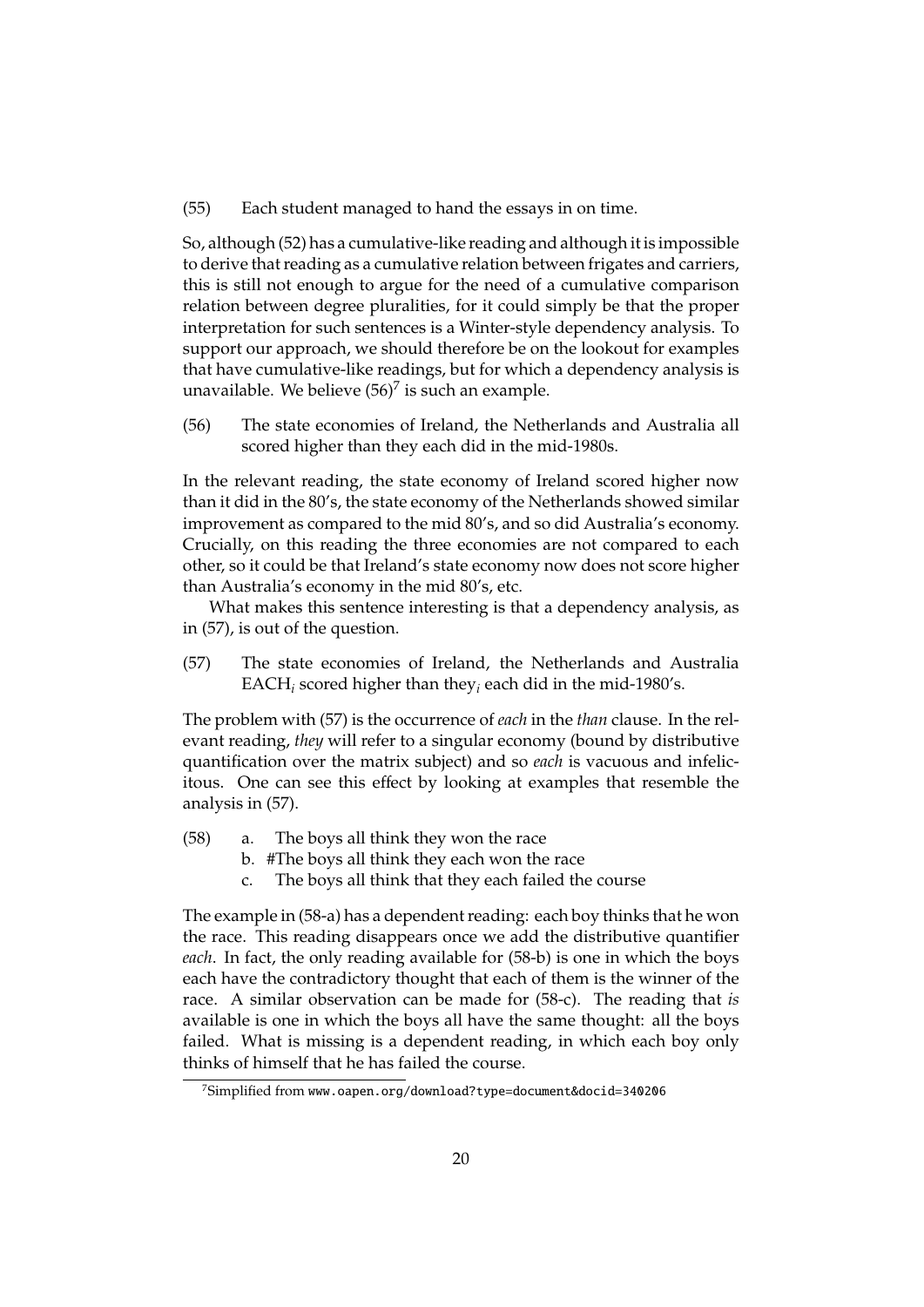Given these observations, we can conclude that the cumulative-like reading of (56) cannot be due to a dependent interpretation of the plural pronoun, but that this sentence is genuinely cumulative. Given that, once more, at no point in the composition there is a cumulative relation between entities, we conclude that (56) is an instance of a cumulative relation that involves a degree plurality, namely the one corresponding to the denotation of the than clause. $8$ 

Let us now see what our analysis of example (56) is in detail. Its *than* clause (prior to applying minimality) is interpreted as follows.

(59) λ*d*. the state economies of Ireland, the Netherlands and Australia each scored *d*-high in the mid-1980's.

This is the set of degree pluralities that at least contain the three economies' scores in the mid-1980's. For ease of exposition, let's write IE, NL and AU for the three state economies in question and IE80, NL80 and AU80 for the respective scores in the mid-1980's (as well as, accordingly IE15, NL15, AU15 for the current scores). That is, (59) is  $\lambda d$ .IE80 $\Box$ NL80 $\Box$ AU80  $\equiv d$ . Applying minimality gives us the plurality that contains nothing but the three scores:  $min(\lambda d$ .IE80 $\sqcup$ NL80 $\sqcup$ AU80  $\sqsubseteq d$ ) = IE80 $\sqcup$ NL80 $\sqcup$ AU80.

The structure of the rest of the derivation is now:



The cumulative relation in DegP expresses:

(61)  $**\lambda d_d \lambda x_e \text{.} \min(\lambda d' \text{.} x' \text{ s height} \sqsubseteq d') > d$ 

and so we get the following truth-conditions for (56):

<sup>&</sup>lt;sup>8</sup>The kind of example in  $(56)$  is not rare; (i) provides two more examples.

<sup>(</sup>i) a. The students earned less than each of them hoped they would

b. The Baltimore Ravens scored more points than each of their opponents did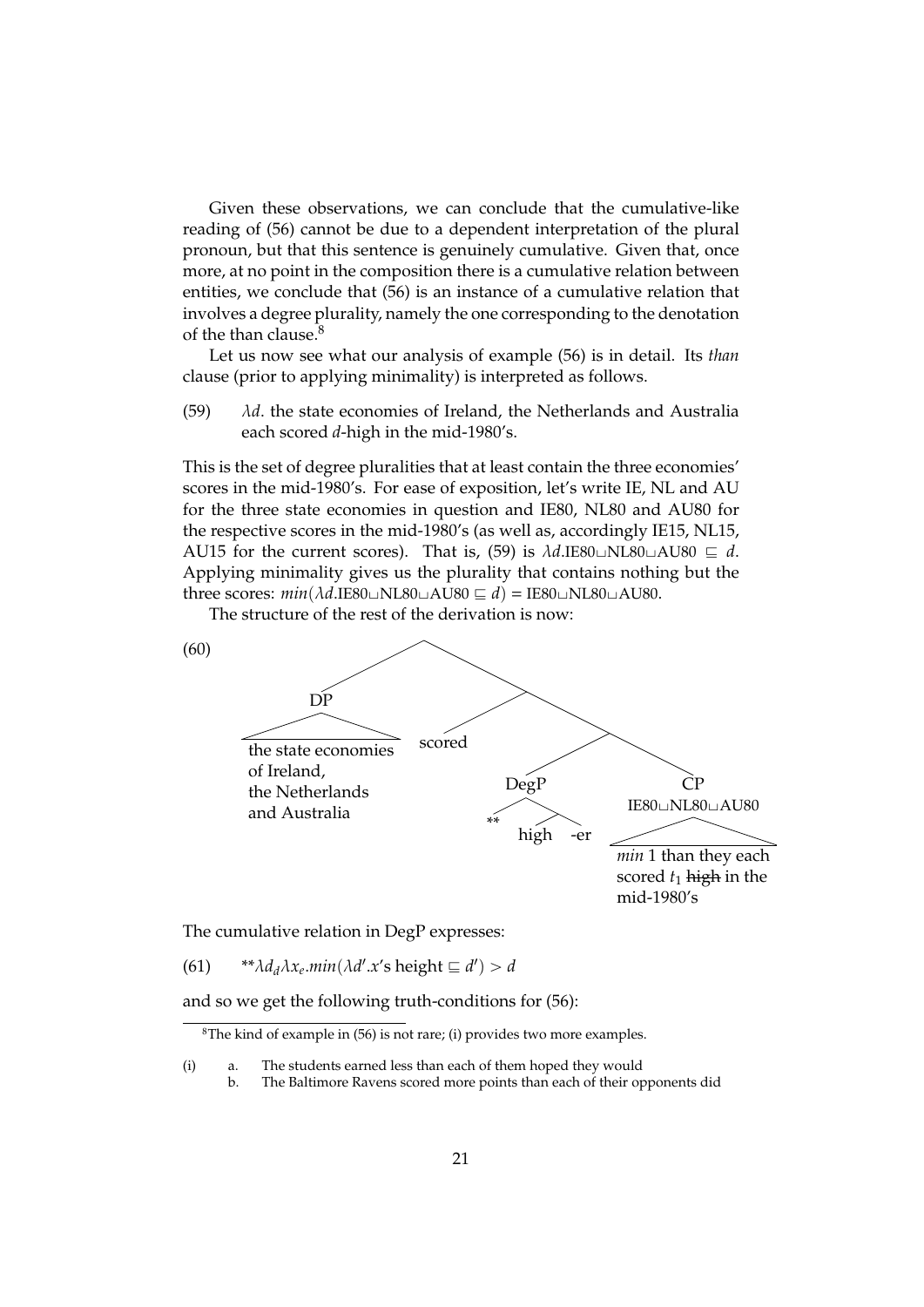(62)  $\langle$ IE $\sqcup$ NL $\sqcup$ AU, IE80 $\sqcup$ NL80 $\sqcup$ AU80 $\rangle \in$ <sup>\*\*</sup> $\lambda d_d \lambda x_e$ *.min*( $\lambda d'$ *.x'*s height  $\sqsubseteq d'$ ) > *d*

which in turn is equivalent to:

#### $(63)$  IE15 $\cup$ NL15 $\cup$ AU15 \*\* $>$  IE80 $\cup$ NL80 $\cup$ AU80

The most salient state of affairs that makes (63) true is in case IE15  $>$ IE80, NL15  $>$  NL80 and AU15  $>$  AU80, which coincides with the intended reading for (56). One could object at this point that the truth-conditions in (63) are very weak, weaker than intuitions would let us believe are appropriate for such sentences, since there are many alternative situations that make (63) true as well. As we will show below, this is a general issue with cumulative readings and we will argue that with the right kind of pragmatic strengthening in place, our predictions are on target. Before we turn to this, however, let us first explore how other theories of the comparative would fare with examples like (56) that require cumulative relations involving degrees.

Cumulating degrees is not possible in the other accounts of comparatives, the interval strategy and the negation strategy. Take, for example, Beck's selection approach. In that analysis, the *than* clause of (56) yields only a single degree, the highest of {IE80, NL80, AU80} and the only available reading is that IE15, NL15 and AU15 are all higher than the highest score of the mid-1980's economies. In the negation strategy, the *than* clause is interpreted as the interval that goes upward from the highest score in {IE80, NL80, AU80} (see Section 2). Here again, the end result of the *than* clause destroys the information regarding individual degrees, IE80, NL80, AU80, and the \*\* operator cannot be successfully applied.

There is one possibility open to the previous accounts of comparatives, namely cumulating directly on plural entities, following Scha and Stallard (1988), Schwarzschild (1996) and Matushansky and Ruys (2006). We already noted that this strategy should not be used in (56). Let us discuss its problem in more detail now. To capture the reading, one could let *they each* move to the matrix clause, so the following cumulative relation between entities is obtained:

### $(64)$  \*\* $\lambda x_e \cdot \lambda y_e \cdot min(\lambda d' \cdot x' s \text{ score } \equiv d') > min(\lambda d \cdot y' s \text{ 1980-score } \equiv d)$

This cumulative relation can then combine with the pair  $\langle IE \cup NL \cup AU$ , they eachy. If*they each* was interpreted in the same way as the first argument, the formula would yield the correct truth conditions.

There are two problems with this analysis. First, *they each* would have to move out of an island, the *than* clause. Allowing this would nullify the whole research on comparatives since (von Stechow 1984), which got rid of such syntactically illicit transformations in the interpretation of *than*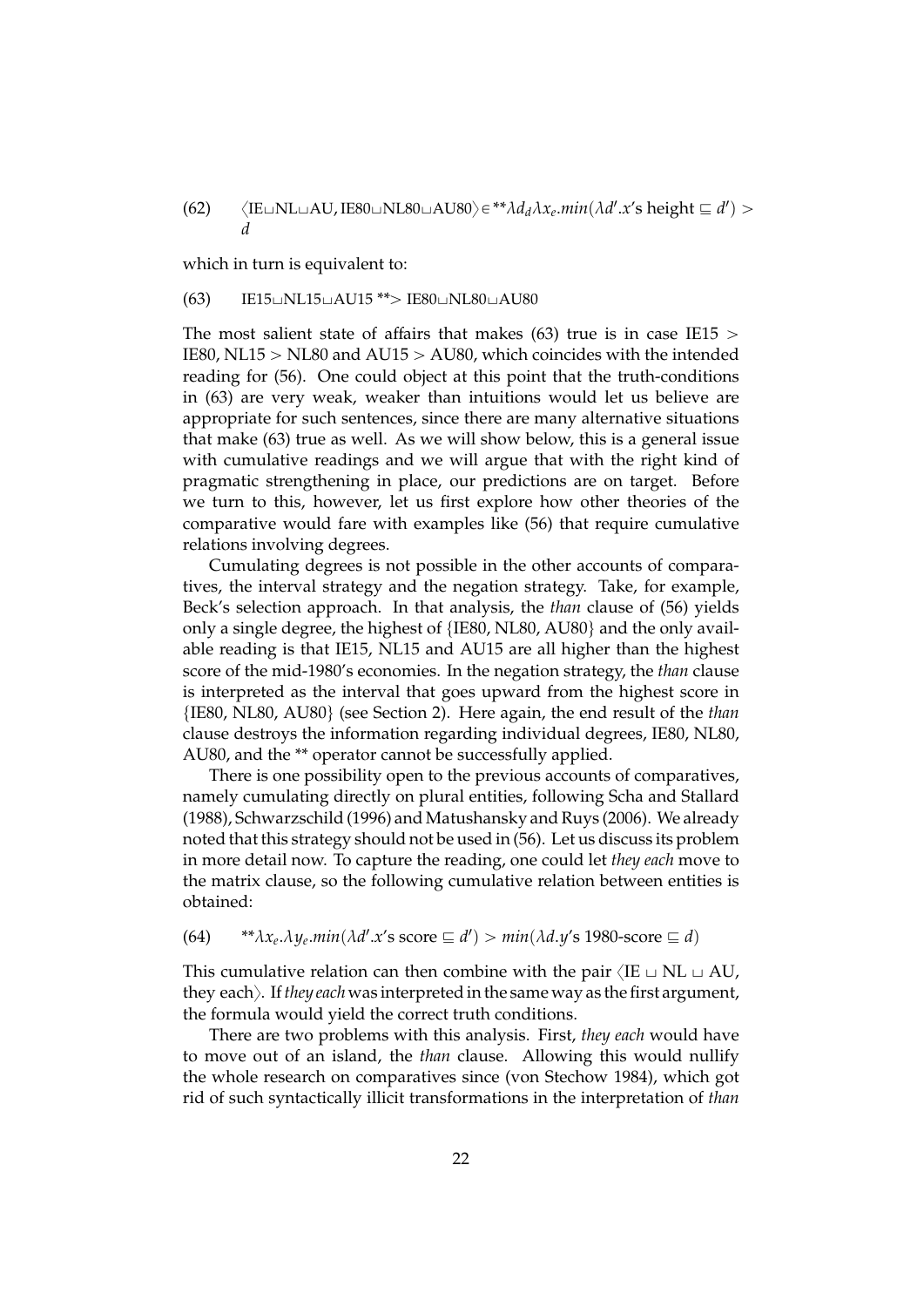clauses. (See also Beck and Sauerland 2000 for evidence that DPs cannot move out of an island to enter cumulative readings).

Second, it is not clear how the analysis can deal with the floating *each* in the *than* clause. Above, we assumed that *each* moves together with *they*. But then, how should it be interpreted? The floating *each* is commonly treated as a predicate modifier, specifying that the predicate is interpreted distributively (Dowty and Brodie 1984; Link 1987; Roberts 1987; Schwarzschild 1996; Champollion 2010). Here, however, *each* would have to combine with a cumulative relation, which is normally prohibited. Notice, for example, that (65) lacks the cumulative reading that John lifted one sofa and Mary lifted another sofa.

(65) John and Mary each lifted two sofas.

Alternatively, *each* could be stranded in the *than* clause. This is problematic, too: the *than* clause in (64) has an atomic subject, *y*. Since distributive and non-distributive predicates behave alike with atomic subejcts, *each* modifying the predicate in the *than* clause would become vacuous. But vacuous quantification of *each* is normally prohibited (see, e.g., Roberts 1987; Hoeksema 1996):

(66) \*Every boy/John each left.

To sum up, cumulation on degrees seems unavoidable. Examples like (56) strongly support our point that *than* clauses should yield not just a single degree, or a degree interval, but a degree plurality. It is a virtue of an account working with degree pluralities that it correctly derives the most salient reading of (56).

As we hinted at above, a careful reader might have noticed that our analysis derives more than the salient reading. All we require is that (67) is true. Given the definition of \*\*, this is true if each state scored higher now than it did in the mid-1980's. But there are other possibilities. For instance, the sentence would be true in this situation:  $IE15 > AU80$ ,  $AU15 > NL80$ and  $NL15 > IE80$ . But this is definitely not the reading that the writer of (56) had in mind.

 $(67)$  IE15 $\Box$ NL15 $\Box$ AU15 \*\* $>$  IE80 $\Box$ NL80 $\Box$ AU80

It is not specific to our analysis of comparatives that we predict weaker interpretations than the sentence seems to have. Consider the variant of our example in (68-a). In this case again, the most salient interpretation is that each state economy improved between the mid-1980's and now. Using \*\* to cumulate on *improve* derives this reading, but it makes the sentence true in other scenarios, including the (unlikely) situation noted above. A similar fact is true for (68-b), which relates two plural individuals (state economies and images).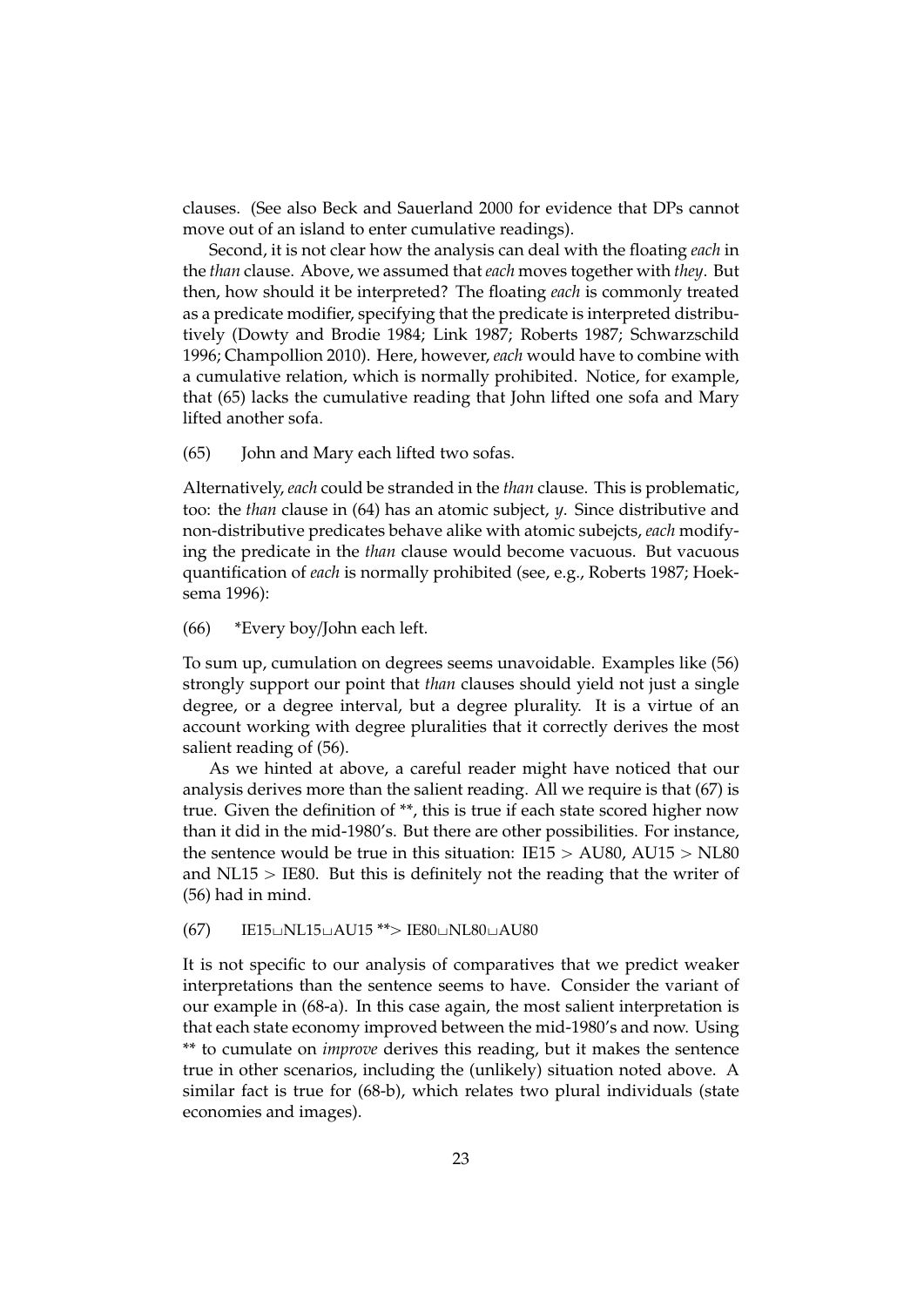- (68) a. The state economies of Ireland, the Netherlands and Australia improved their mid-1980's scores.
	- b. The state economies of Ireland, the Netherlands and Australia improved their images.

A common solution to strengthening the cumulative reading is to restrict \*\* by a pair-restrictor (cf. the paired-cover in Chapter 5 of Schwarzschild 1996), and we use it here. First, we have to modify the application of the cumulative operator, as follows: it does not apply directly to the relation *R*; it applies to  $(R \cap PR)$ , that is, the relation further restricted by **PR**.

Second, we have to define  $PR$ , a pair-restrictor,  $(69)$ .<sup>9</sup> Notice that the definition leaves it relatively open which pairs will appear in **PR**. Schwarzschild (1996) argues at length that further specification is pragmatically driven and should be left open in the semantic definition.

(69) *T*, a set of pairs, is a pair-restrictor (**PR**) (of the domain *D*) iff:

1.
$$
T \subseteq D^2
$$
  
2. $\forall x \in D \exists y \in D[\langle x, y \rangle \in T]$   
3. $\forall y \in D \exists x \in D[\langle x, y \rangle \in T]$ 

The example in (68-a) should now be analyzed as follows:

 $(70)$   $\langle$ IE $\sqcup$ NL $\sqcup$ AU, IE80 $\sqcup$ NL80 $\sqcup$ AU80 $\rangle \in$  \*\* $(\text{improve} \cap \text{PR})$ 

We derive the most likely interpretation if we assume, following the idea of Schwarzschild (1996), that the **PR** by context and world knowledge has, among its members, pairs as  $\langle$ IE,IE80 $\rangle$ ,  $\langle$ NL,NL80 $\rangle$ ,  $\langle$ AU,AU80 $\rangle$ , but not, crucially, elements like  $\langle$ IE,AU80 $\rangle$  etc. This derives that the state economies improved their own scores, and it would be false if each economy improved compared to the economy of some other state in the mid-1980's. The same **PR** would correctly restrict the interpretation of (67), yielding the right truth conditions for (56) in our account.

But why should such **PR** be used here? Why would speakers consider these particular pair-restrictors and not other ones? Obviously, the first and the second element in the pairs of the most salient **PR** share more features (e.g., IE and IE80 involve the same state economy) than the pairs of less salient pair-restrictors. But the matters are relatively complex and not of immediate relevance to the article.<sup>10</sup> What is relevant is the conclusion that pragmatic restrictions are not specific to cumulative comparisons, and there

<sup>&</sup>lt;sup>9</sup>Schwarzschild (1996) uses a paired-cover, which restricts the members of pair-restrictor to the members of (unary) covers. This is needed in general, but not necessary for our examples, hence we opted for a simplified definition to keep the discussion easier.

<sup>&</sup>lt;sup>10</sup>See Chapter 5 of Schwarzschild (1996) for many examples on restrictions in pairedcovers, and Chapter 3 of Dotlacil (2010) for the specification of some such restrictions in terms of the grouping principles uncovered in the Gestalt psychology.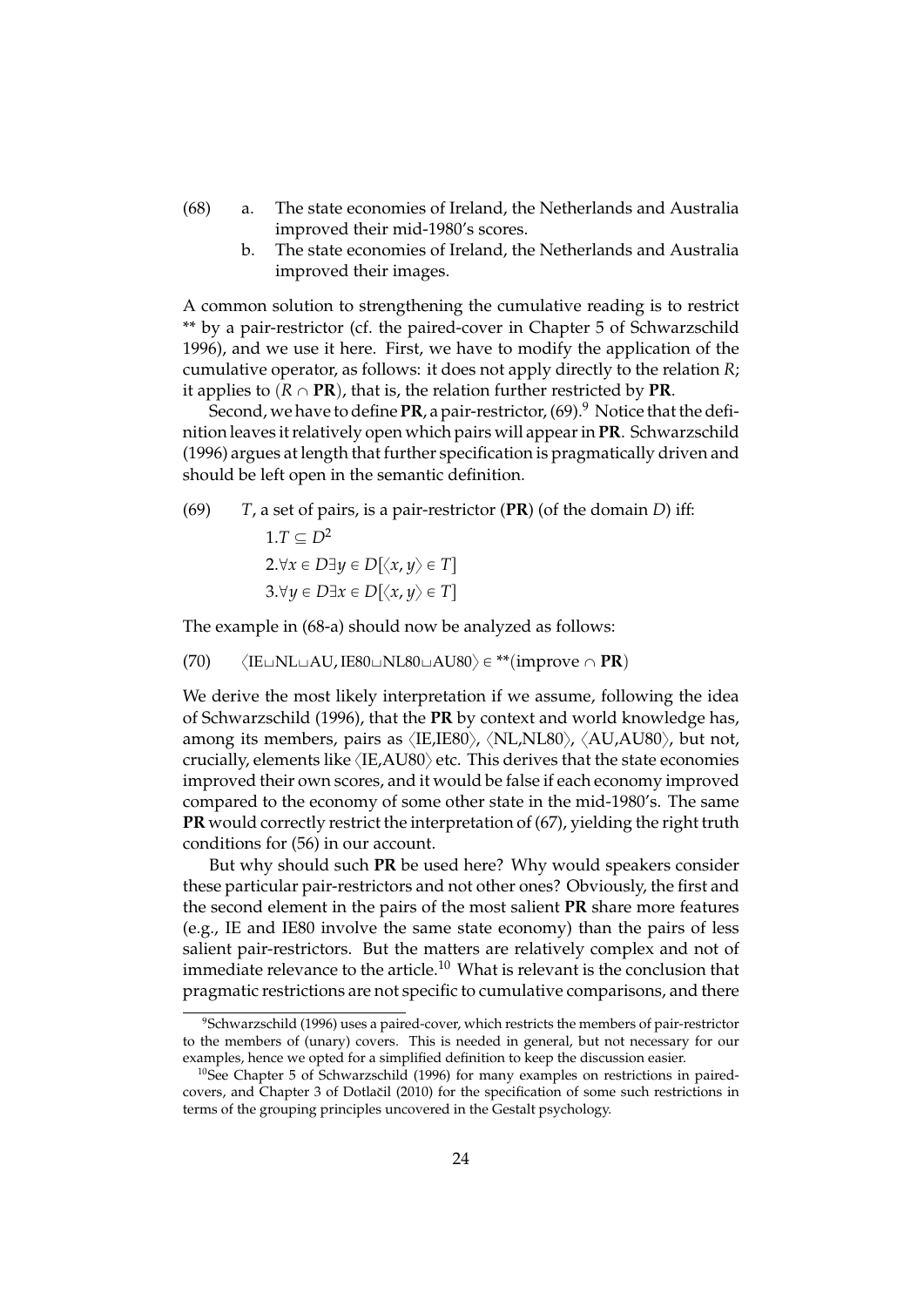is no reason to expect that the solution to such cases cannot be extended from plural individuals to plural degrees.

# **7 Beyond distributive universal quantifiers**

We have focused on the predictions that our analysis makes when *than* clauses host distributive universal quantifiers. This contrasts with most research on comparatives, which studies how *any* quantifier (including modals) is interpreted in a *than* clause. It turns out that our analysis makes the same predictions as Beck (2010) regarding the variation in the interpretation of other quantifiers. We shortly summarize the facts here.

A peculiar feature of the max-mechanism in Beck's framework is that in most cases, a *than*-clause like *than Q is*/*are tall* will end up denoting the height of the tallest individual in the restrictor of Q. In other words, it appears that this mechanism rids the *than*-clause of any quantificational forces that it may contain and instead simply considers the set of entities (and, in particular, their heights) that partake in the quantification.

Downward monotone quantifiers are an exception to this. If the *than* clause contains such a quantifier, the selection mechanism will always return an infinite degree. This, Beck argues, is a good result because it correctly explains why negative quantifiers are ungrammatical in *than* clauses, (71). This is because the sentence can never be true (no degree is taller than the infinite degree).

(71) \*John is taller than no girl is.

This result carries over to our analysis, in which the *than* clause of (71) is interpreted as:

 $(72)$   $\lambda d. \neg \exists x$ [girl $(x) \wedge x$ 's height $\sqsubseteq d$ ]

This gives us the set of all degrees but the girls' heights (including all degrees exceeding the tallest girl's height), and, after applying *min*, the corresponding plurality. (71) can never be true since John's height would have to be greater than any height.

Aside from the successes, there are also two cases in which the selection mechanism misfires. The first problematic case is represented by modal quantifiers. Non-universal quantifiers (most prominently, indefinites and numerals) are the second problematic case.

We start with the first group. As a background, note that some universal modal quantifiers behave as predicted (by Beck's and our analysis) and that we correctly derive the meaning of *than* clauses with *supposed to be* and *should*. For example, assuming the background in (73), (73-a) and (73-b) will in our analysis mean that John's height exceeds the height of a male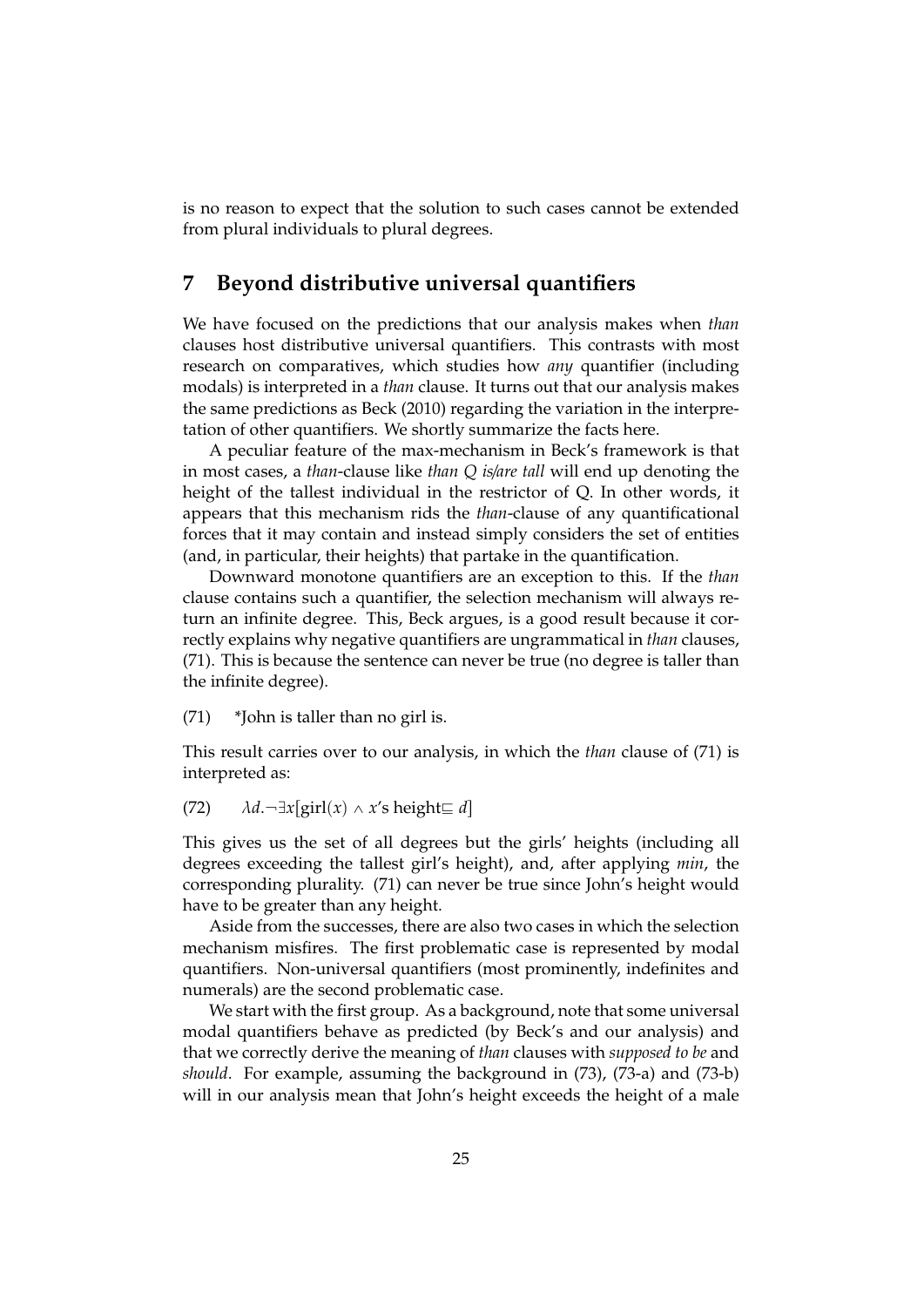model in any world conforming to the conditions, that is John is taller than 190 cm.

- (73) Background: John wants to become a model. Male models' height should be between 180 cm and 190 cm.
	- a. John is taller than he is supposed to be.
	- b. John is taller than he should be.

However, universal modals *have to* and *required to* are problematic. The examples in (74) (might) convey in the same context that John's height exceeds 180 cm. That is, the degree in the matrix clause has to exceed the minimal degree provided by the *than* clause, not the maximal one. We don't derive this reading. To see this, recall that we let the degrees of the *than* clause distribute over the matrix clause. This necessarily yields the reading that for every degree from 180 cm to 190 cm, John exceeds the degree, i.e., John is taller than 190 cm. The cumulative reading yields the same interpretation.

- (74) a. John is taller than he has to be.
	- b. John is taller than he is required to be.

We hasten to add a caveat. It has been noted repeatedly that the min-reading is more salient with modals *have to* and *required to be* but the max-reading (John's height exceeds 190 cm) is possible, too (Heim 2006; Krasikova 2008; Alrenga and Kennedy 2014). Two naturally occurring examples are below. (75-a), from the Corpus of Contemporary American English (COCA, Davies 2008), expresses the fear of a doctor at an emergency room that a seriously ill person will wait longer than he should (not that there is some minimally required time to stay in an emergency room and a seriously ill patient will wait longer than that). (75-b), found using  $Google<sup>11</sup>$  says that the person exceeded his time to stay. These readings are straightforwardly derived in degree pluralities.

- (75) a. I'm always afraid that somebody who's seriously ill has to wait longer than they have to for a physician.
	- b. He stayed longer than he had to even though he was told he had to leave(.)

That said, we would still need to explain where the salient minimal degree reading in examples like (74) comes from. Here we could follow Beck (2010) in taking up a suggestion made by Krasikova (2008) that the modals that give rise to the more-than-minimum reading are the modals that occur in the so-called sufficiency modal constructions (von Fintel and Iatridou 2005).

<sup>11</sup>http://www.revengeofthebirds.com/2011/6/13/2222685/the-arizona-cardinal-i-wouldlike-to-meet-larry-fitzgerald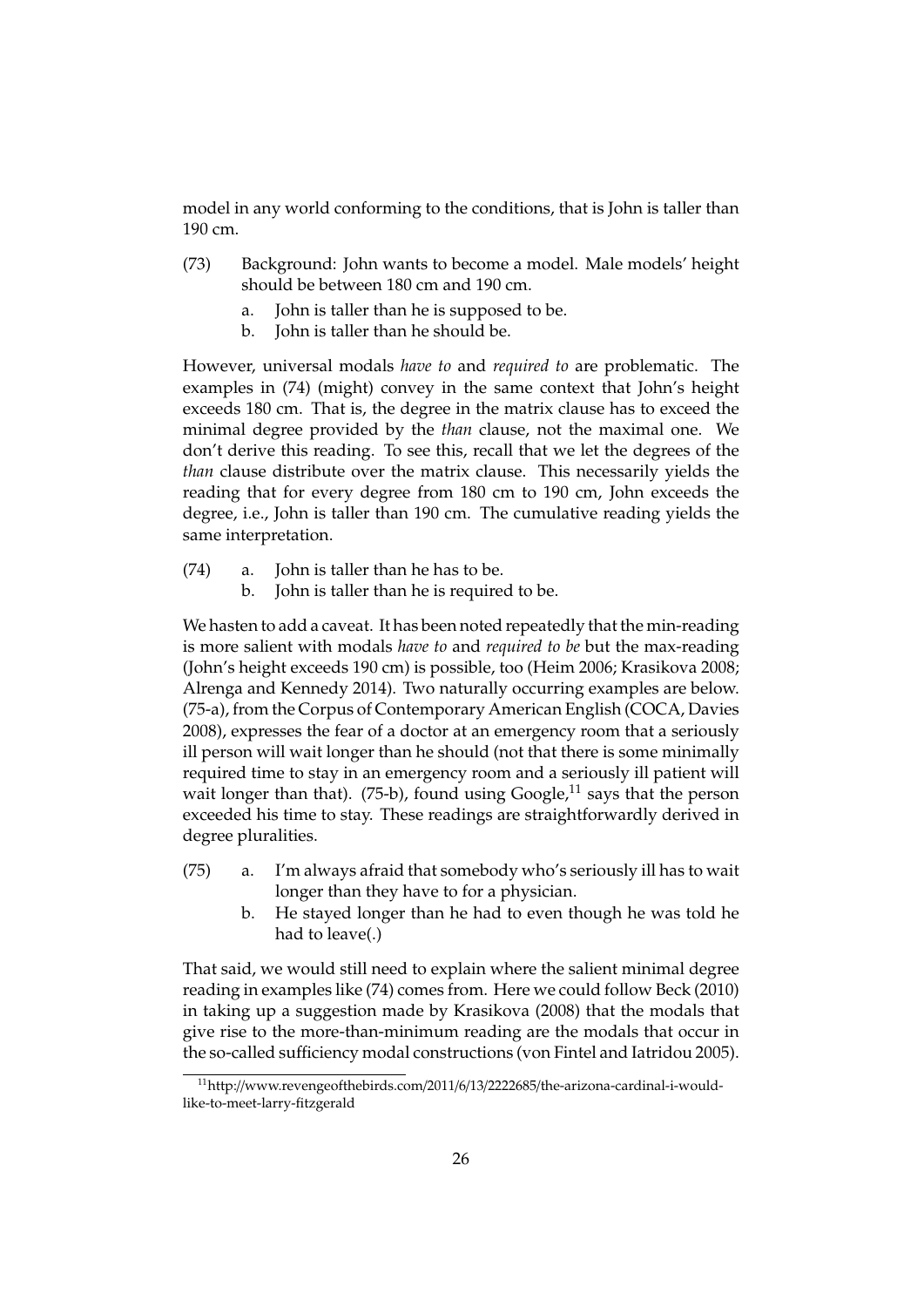An example of such a construction is in (76). This sentence expresses that you don't have to do anything more difficult than going to the Twijnstraat to reach your goal of getting good cheese.

(76) You only have to go to the Twijnstraat (to get good cheese).

Disregarding (difficult and unimportant) details, we can analyze *only*+*have to* as in (77-a), where  $q \subseteq p$  expresses the relevant ordering of propositions. In this case, the ordering would reflect how much effort one makes to get cheese, i.e. how far one travels. Let us assume that the adressee of (76) is in Utrecht, and that there are various options, ranging from traveling to the closest place to traveling to the most remote place: to Janskerkhof (JK), to the Twijnstraat (TW), to the Haarlemmerstraat (HA) or to North End (NE). The propositions are ordered as  $NE \subset HA \subset TW \subset K$ . The sentence in (76) is true if the Twijnstraat is the nearest location to the addressee that sells good cheese.

(77) a. [[only have to  $(p) = \Box \cup \{p'|p' \in Alt \land p' \subseteq p\} \land$  $\neg \Box \cup \{p'|p' \in Alt \land p' \subset p\}$ b.  $\lceil \text{only have to} \rceil(\lceil \text{you go to the Twijnstraat} \rceil)$  $= \Box(TW \vee HA \vee NE) \wedge \neg \Box(HA \vee NE)$ 

Informally, only+ $\Box$  in (77-a) is true of *p* if and only if (i) in all worlds in which the goal is met either *p* or something higher on the scale is true; (ii) it is not the case that in all goal worlds propositions higher in rank than *p* are true. Using (77-a), (77-b) indeed reflects the correct interpretation.

Krasikova (2008) and Beck (2010) assume that the silent counterpart of *only*, EXH, appears in *than* clauses that yield the min-reading and we follow their assumption, arriving at (78-a) as the interpretation for *than he has to be* in (74). As in the previous example, we have to furthermore assume a particular ordering of alternatives, as Beck (2010) does. More concretely, the alternatives have to be ordered by height: tall(j,200)  $\subset$  tall(j,190)  $\subset$ tall(j,180) (for discussion of this assumption, see (Beck 2010, p. 36-37)).<sup>12</sup> Assuming that, we can rewrite (78-a) in a more transparent way as (78-b). Given the requirements on male models discussed above, (78) will yield only a singleton set,  $\{180\}$  (John's minimal permissible height if he wants to become a model).

(78) a. 
$$
\lambda d.\Box \cup \{p'|p' \in Alt \land p' \subseteq (\text{John's height} \sqsubseteq d)\} \land
$$
  
\n $\neg \Box \cup \{p'|p' \in Alt \land p' \subset (\text{John's height} \sqsubseteq d)\}$   
\nb.  $\lambda d.\Box(\exists d' \geq d[j' \text{ s height} \sqsubseteq d']) \land \neg \Box(\exists d' > d[j' \text{ s height} \sqsubseteq d'])$ 

<sup>&</sup>lt;sup>12</sup>There is another order of alternatives we have to postulate when pluralities enter the picture: they have to be ordered by the part-of relation. For example, tall(j,180  $\sqcup$  181  $\sqcup$  182)  $\subset$  tall(i,180  $\perp$  181)  $\subset$  tall(i,180). This scale is easy to justify, as it follows entailment relations between propositions.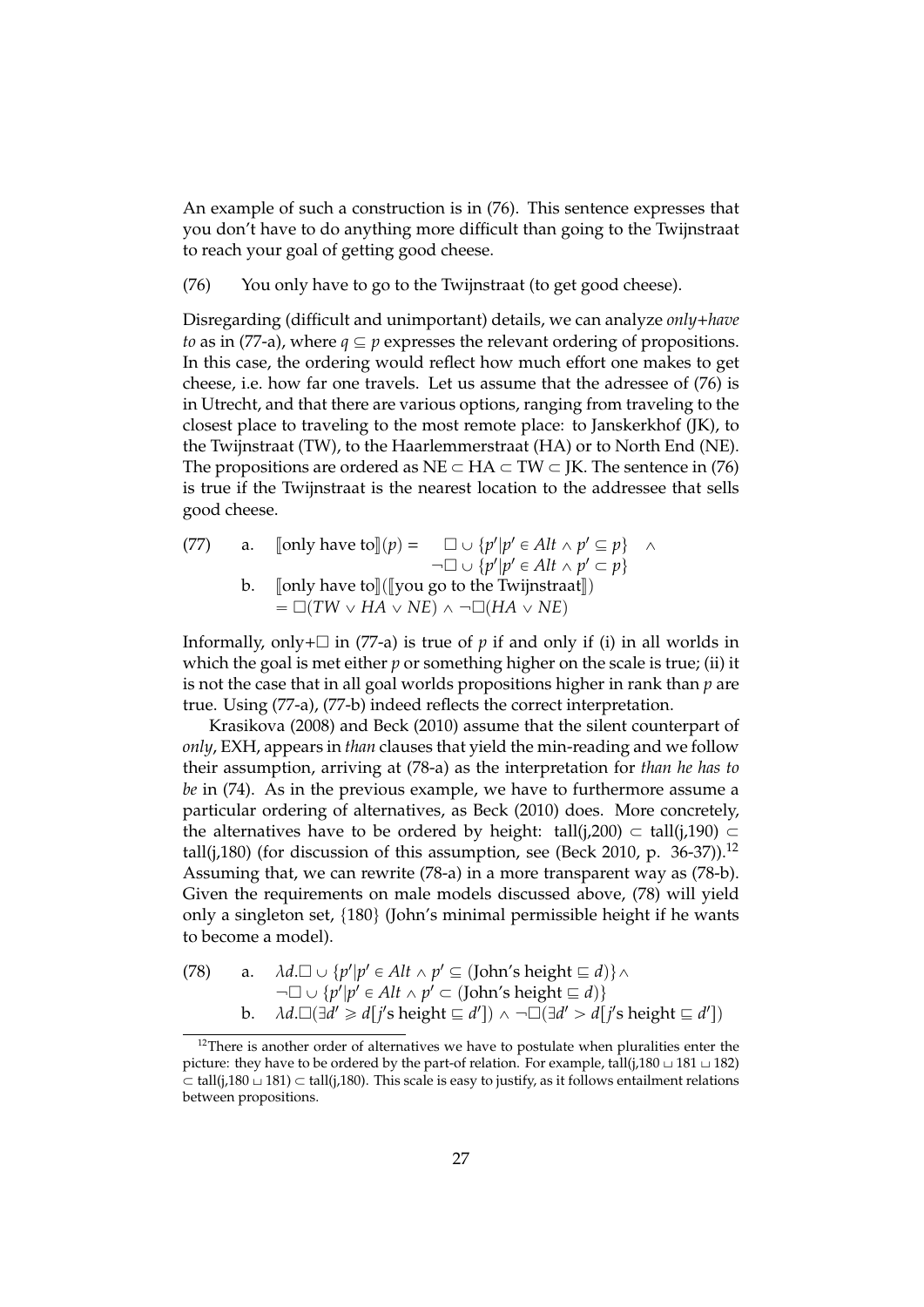Applying *min* to this set yields the only element, 180, and (74) is interpreted, correctly, that John exceeds 180, the minimal requirement, not the maximal allowed height. Since the option of applying such EXH should only be open to the class of verbs that participate in sufficiency modal constructions we have an independent restriction for min-readings, which carves out the right class of modal verbs (see Krasikova 2008; Beck 2010 for discussion).

We now turn to the second potentially problematic class of examples that we inherit from adapting Beck's approach, viz. indefinites, numerals and the like. Before we turn to the problems, we would first like to show that three cases of indefinite-like quantification are handled properly in our analysis (and Beck's, for that matter; see Section 3). First up is disjunction, (79-a) says that John is taller than Abby and John is taller than Bill. The set of degrees in our analysis is in (79-b). After applying the min-operator, we get the plurality of Abby's height and Bill's height. This is because the min-operator finds two minimal degrees, Abby's height and Bill's height, and sums them (cf. the definition of the min-operator in (82)). Similarly, (80-a) is interpreted that John exceeds everyone's degree, which is easily derived using degree pluralities. Finally, referential indefinites are entirely unproblematic as is shown in (81). (This naturally goes for any referential DP.)

- (79) a. John is taller than Abby or Bill are.
	- b.  $\lambda d$ .Abby's height  $\subseteq d \vee$  Bill's height  $\subseteq d$

(80) a. John is taller than anyone else is.  
b. 
$$
\lambda d.\exists x(x \neq \text{John} \land x \text{'s height} \sqsubseteq d)
$$

- (81) a. John is taller than some (particular) friend of mine.
	- b.  $\lambda d.f's$  height  $\equiv d$ *where f is the particular friend the speaker has in mind*
- (82) Repeated definition of *min*:  $min(D_{\langle d,t \rangle}) = \cup \lambda d.d \in D \wedge \neg \exists d' [d' \in D \wedge d' \sqsubseteq d]$

Problematic cases are in (83). First of all, (83-a) expresses that there is a classmate whose height John exceeds. We derive this meaning if we analyse the indefinite as referential. The problem is that on a non-referential analysis of the indefinite we derive that John is taller than any classmate. The culprit is the sum operator,  $\Box$  in the definition of *min*. This worked well in the examples above, but here it causes problems. There are many minimal plural degrees *d* such that one of John's classmates' height  $\equiv d$ , one for every classmate. The definition of *min* makes sure that all these individual degrees are summed into one plurality. The effect of this is a more-than-maximum reading: John is taller than each of his classmates. Similarly, (83-b) derives that John is taller than any girl, provided there are at least five girls in the domain. This is yet again caused by the  $\Box$  in (82),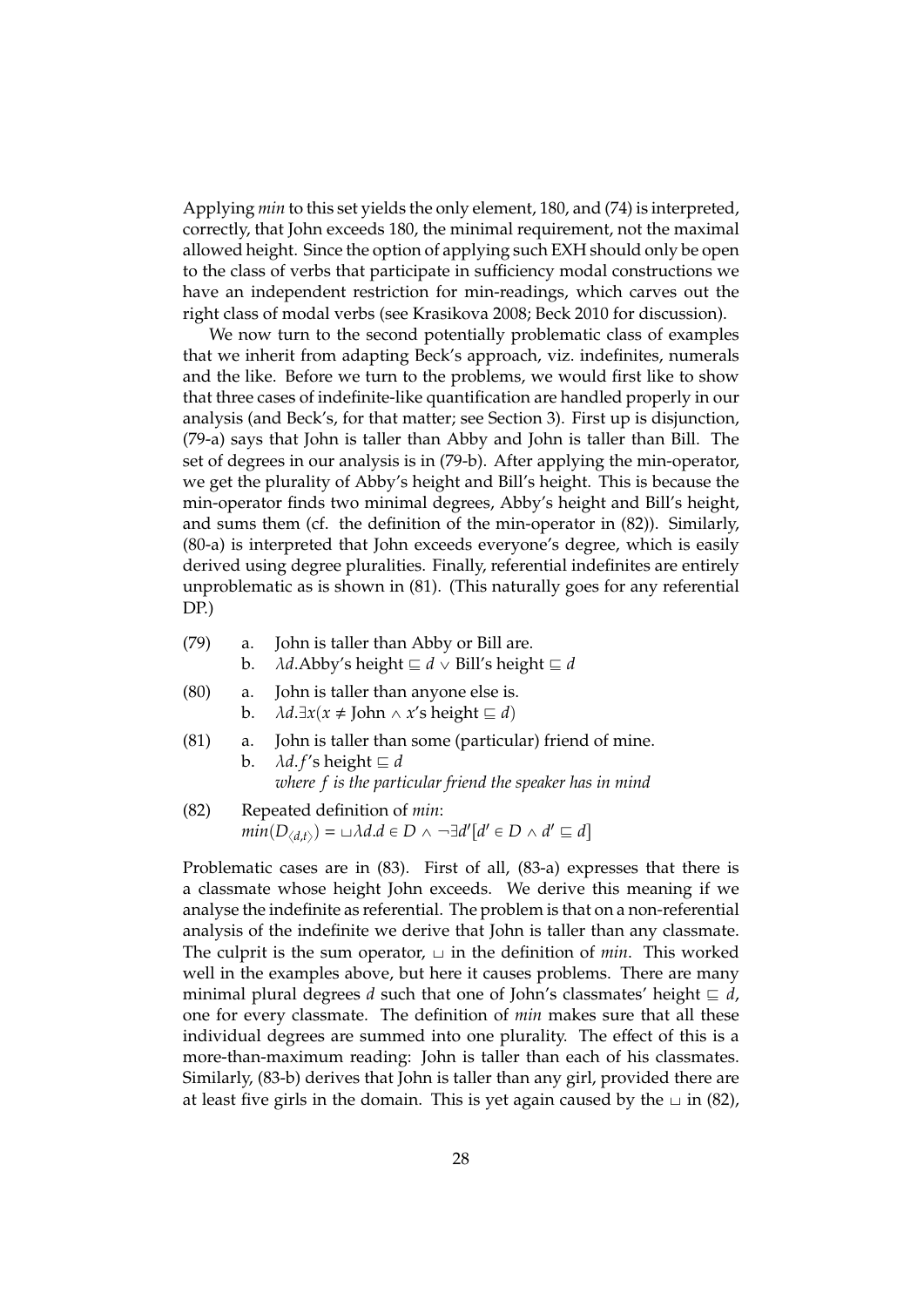which sums the degrees of any plurality of exactly five girls, forcing John to exceed all such degrees.

- (83) a. John is taller than one of his classmates is.
	- b. John is taller than exactly five girls are.

For (83-b), we can derive the correct meaning by following Beck in assuming that the non-monotone quantifier can scope outside of the *than* clause. This step yields  $(84)$ , which is the correct interpretation.<sup>13</sup> This analysis rests on the assumption that modified numerals are like indefinites (and unlike universal distributive quantifiers) in that they may escape scope islands. It is not very clear whether this assumption is warranted (Winter 1997).

(84) 
$$
\exists!x_{\#5}[\text{girls}(x) \land \min(\lambda d.\forall y \leq x[Atom(y) \rightarrow y's height \sqsubseteq d])
$$
  
 $\in {}^*\lambda d'.$ John's height > d']

The issue both wide scope analyses for the examples in (83) have in common is that they do not get rid of the faulty prediction that in addition to the attested interpretation such examples have a taller-than-everyone-else reading. An alternative would be to get rid of  $\Box$  in the definition of *min* in (82). More concretely, we could substitute it with a choice function, which picks a random element from the set of degrees, (85). (The choice function is then existentially bound at the matrix level.)

(85) Modified definition of *min*:  $min(D_{\langle d,t \rangle}) = f(\lambda d.d \in D \land \neg \exists d'[d' \in D \land d' \sqsubseteq d])$ 

This does not affect our analysis of distributives (and modals) because until the introduction of indefinites, the set of degrees of *than* clauses always consisted of only one plurality. It leads to a slight modification of our explanation why negative quantifiers are banned from *than* clauses, (71): such examples are now trivially true, being totally uninformative. Most importantly, however, (85) has an effect on (83), since (85) effectively amounts to saying that non-universal quantifiers always yield a forced referential-like interpretation. The *than* clause in the a-example of (83) would now yield a single degree, the height of some classmate of John's. In the second example we still have to require that the exhaustivity operator, forced by *exactly* can scope at the matrix level, an assumption we share with negation approaches (Gajewski 2008; Alrenga and Kennedy 2014). However, unlike (Beck 2010), we now can get rid of the wide scope of the quantifier itself. This is a positive result given the reservations we expressed above with respect to

 $13$ We make two simplifying assumptions in the notation: first, we assume that the whole quantifier undergoes QR into the matrix clause. A choice-functional approach, which is more standard with indefinites, would yield just the same results, as shown in (Beck 2010). Second, we notate the "exactly" meaning using  $\exists! x_{\#5}$ , which is just an abbreviation for saying that 5 elements satisfy the scope, and no greater number does.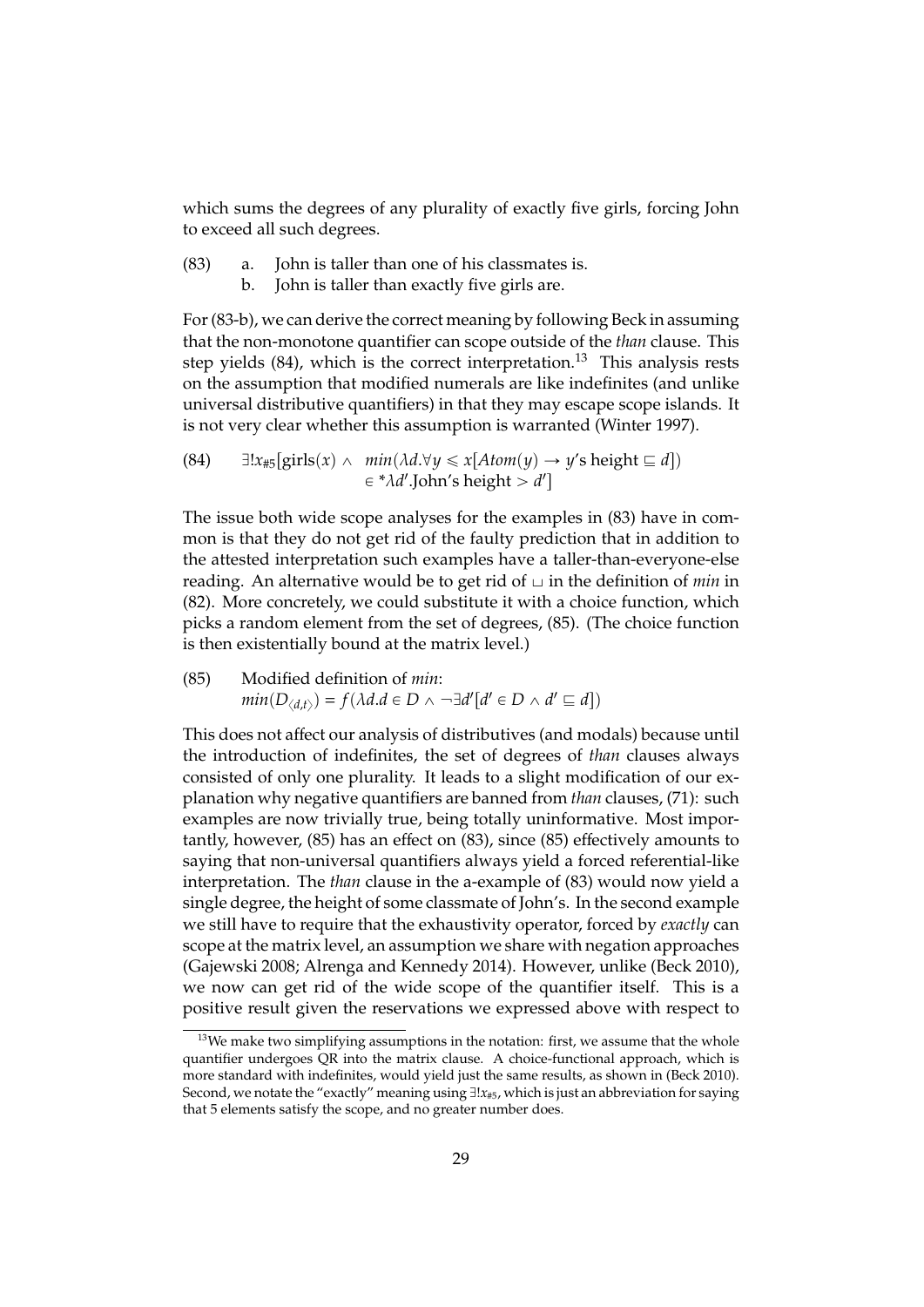the assumption that modified numerals have wide scope capabilities.

Of course, using (85) would misfire with disjunctions and indefinites like *anyone*, which would now lose their max-readings in *than* clauses. But it is conceivable that these elements give rise to the max-reading in other means. For example, Aloni and Roelofsen (2014) argue that *any* in *than* clauses is interpreted as a free choice item, which would explain why it forces the same interpretation as universal quantifiers.

To step back a bit, we have seen in this section that our analysis fares like Beck's with respect to the interpretation of modals and indefinites. This might look like a disappointing result but we prefer to see this in a positive light. We have seen that our minimal modification of Beck's account leads to improvements in differentials and cumulative readings. In this respect, it is good news that such improvement does not come at a cost of worse coverage in other domains.

We are aware of one analysis which, we think, performs better than Beck's in assigning the correct interpretation to quantifiers in *than* clauses, the so-called *no more* analysis by Alrenga and Kennedy (2014). It is therefore interesting to note that their analysis, clearly superior to ours and Beck's with respect to the cases of this current section, does not seem to be capable of deriving the results that were the main topic of the rest of our paper. This is because the proposal in Alrenga and Kennedy (2014) is a sub-type of negation approaches, and just like other analyses in that tradition, their account destroys the information regarding individual degrees contributed by quantifiers in *than* clauses. Narrowing the gap between our adaptation of Beck's selection strategy and the *no more* analysis will be an interesting task for the future.

### **8 Conclusion**

In her 2006 paper, Heim slightly diverges from the interval theory of comparatives by letting adjectives like *tall* relate an individual and a set of degrees. The difference between her account and similar analyses, (Schwarzschild and Wilkinson 2002; Beck 2010) among others, is that the latter analyses impose an extra condition on arguments of adjectives: sets of degrees must be dense, that is, they must form an interval. But while Heim (2006) drops this restriction, she notes that no empirical facts drive this decision.

It is common to model pluralities as sets, and in that view, our paper can be seen as a defence of Heim's treatment of adjectives. In contrast to Heim (2006), however, we provided arguments that dropping the interval condition is a necessary step forward: the reformulation of an interval theory using degree pluralities allowed us to correctly analyze differentials (Section 5) and cumulative readings of comparatives (Section 6). Furthermore,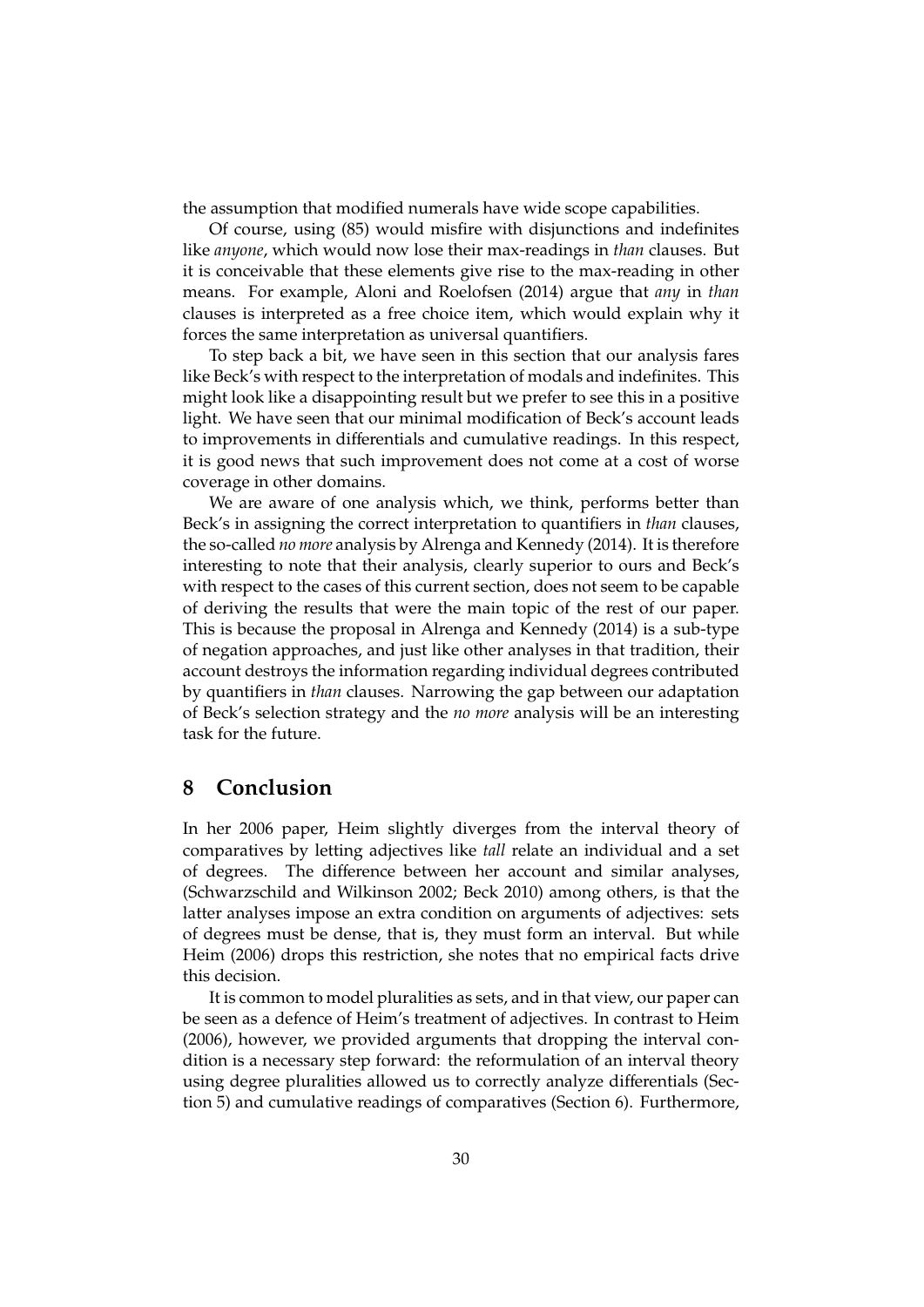these cases, we argued, are problematic for other accounts of comparatives. At the same time, using degree pluralities has the same empirical coverage as Beck (2010) regarding the interpretations encountered for the full range of quantifiers in *than* clauses of non-differential comparatives (Section 7).

Over the past three decades, the interpretation of the comparative has proven to be a remarkably difficult puzzle to solve. Progress has been steady, but very slow. The reason for this is probably because the semantics of the comparative conflates a great number of phenomena, ranging from scalarity, ellipsis and scope to (possibly) negation. As we have pointed out, part of the enigmatic nature of the semantics of -er may be explained by recognising that *plurality* is yet another phenomenon inherently tied to the comparative.

### **References**

- Aloni, M. and F. Roelofsen (2014). Indefinites in comparatives. *Natural Language Semantics 22*(2), 145–167.
- Alrenga, P. and C. Kennedy (2014). No more shall we part: Quantifiers in English comparatives. *Natural Language Semantics 22*(1), 1–53.
- Artstein, R. and N. Francez (2003). Plural times and temporal modification. In P. Dekker and R. van Rooy (Eds.), *Proceedings of the Fourteenth Amsterdam Colloquium*, Amsterdam, pp. 63–68.
- Beck, S. (2010). Quantifiers in *than*-clauses. *Semantics & Pragmatics 3*, 1–72.
- Beck, S. (2012). Lucinda driving too fast again: the scalar properties of ambiguous than-clauses. *Journal of Semantics*.
- Beck, S. (2014). Plural predication and quantified *Than-clauses*. In L. Crnič and U. Sauerland (Eds.), *The Art and Craft of Semantics: A Festschrift for Irene Heim (vol. 1)*, Volume 70, pp. 91–115. Cambride, MA: MIT Working Papers in Linguistics.
- Beck, S. and U. Sauerland (2000). Cumulation is needed: A reply to Winter (2000). *Natural Language Semantics 8*(4), 349–371.
- Beck, S. and Y. Sharvit (2002). Pluralities of questions. *Journal of Semantics 19*(2), 105–157.
- van den Berg, M. (1996). *Some aspects of the internal structure of discourse: the dynamics of nominal anaphora*. Ph. D. thesis, University of Amsterdam, Amsterdam.
- Bhatt, R. and R. Pancheva (2004). Late merge of degree clauses. *Linguistic Inquiry 35*, 1–45.
- Brasoveanu, A. (2008). Donkey pluralities: plural information states versus non-atomic individuals. *Linguistics and Philosophy 31*(2), 129–209.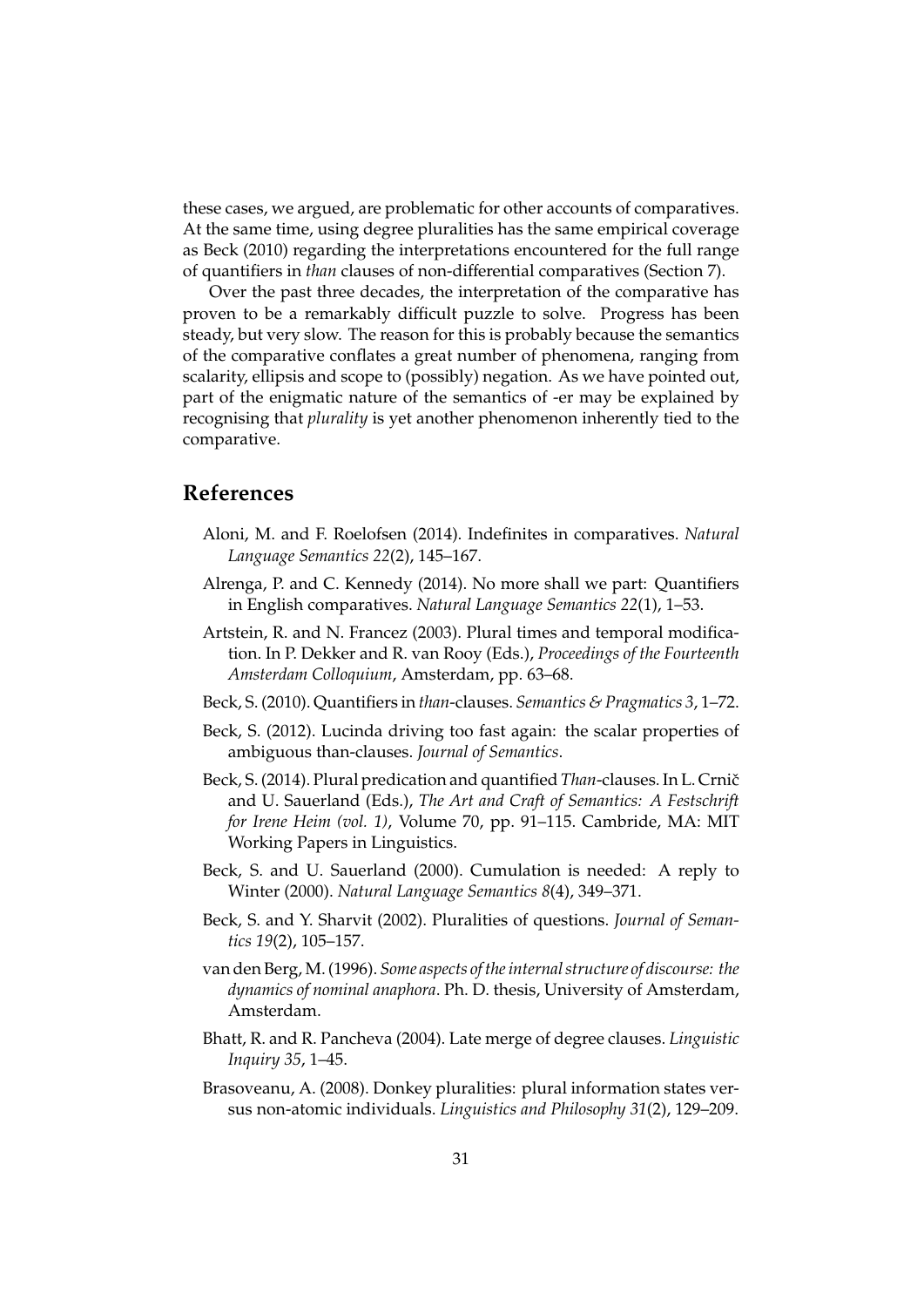- Bresnan, J. (1973). Syntax of the comparative clause construction in english. *Linguistic Inquiry 4*(3), 275–343.
- Carlson, G. (1977). Amount relatives. *Language 53*, 520–542.
- Champollion, L. (2010). *Parts of a whole: Distributivity as a bridge between aspect and measurement*. Ph. D. thesis, University of Pennsylvania, Philadelphia.
- Chomsky, N. (1977). On wh-movement. In P. Culicover, T. Wasow, and A. Akmajian (Eds.), *Formal syntax*, pp. 71–132. New York: Academic Press.
- Dalrymple, M., M. Kanazawa, S. Mchombo, and S. Peters (1998). Reciprocal expressions and the concept of reciprocity. *Linguistics and Philosophy 21*, 159–210.
- Davies, M. (2008). The corpus of contemporary american english (coca): 385 million words, 1990-present. Available online at http://www.americancorpus.org.
- Dotlačil, J. (2010). Anaphora and Distributivity: A study of same, different, *reciprocals and* others. Ph. D. thesis, LOT.
- Dowty, D. R. and B. Brodie (1984). The semantics of "floated" quantifiers in a transformational grammar. In M. Cobler, S. MacKaye, and M. T. Wescoat (Eds.), *Proceedings of WCCFL III*.
- von Fintel, K. and S. Iatridou (2005). What to do if you want to go to harlem: Anankastic conditionals and related matters. Ms. MIT, available on .
- Fitzgibbons, N., Y. Sharvit, and J. Gajewski (2008). Plural superlatives and distributivity. University of Connecticut / SALT proceedings.
- Fleisher, N. (2014). Comparing theories of quantifiers in *than* clauses: lessons from downward-entailing differentials. Unpublished manuscript, University of Wisconsin-Milwaukee.
- Gajewski, J. (2008). More on quantifiers in comparative clauses. In *Proceedings of SALT 18*, Cornell University, Ithaca, NY. CLC Publications.
- Gillon, B. (1987). The readings of plural noun phrases in English. *Linguistics and Philosophy 10*, 199–219.
- Heim, I. (2000). Degree operators and scope. In *Proceedings of SALT 10*, Ithaca, NY. CLC Publications.
- Heim, I. (2006). Remarks on comparative clauses as generalized quantifiers. SemanticsArchive.
- Hoeksema, J. (1983). Plurality and conjunction. In A. ter Meulen (Ed.), *Studies in Modeltheoretic Semantics*, pp. 63–83. Dordrecht: Foris.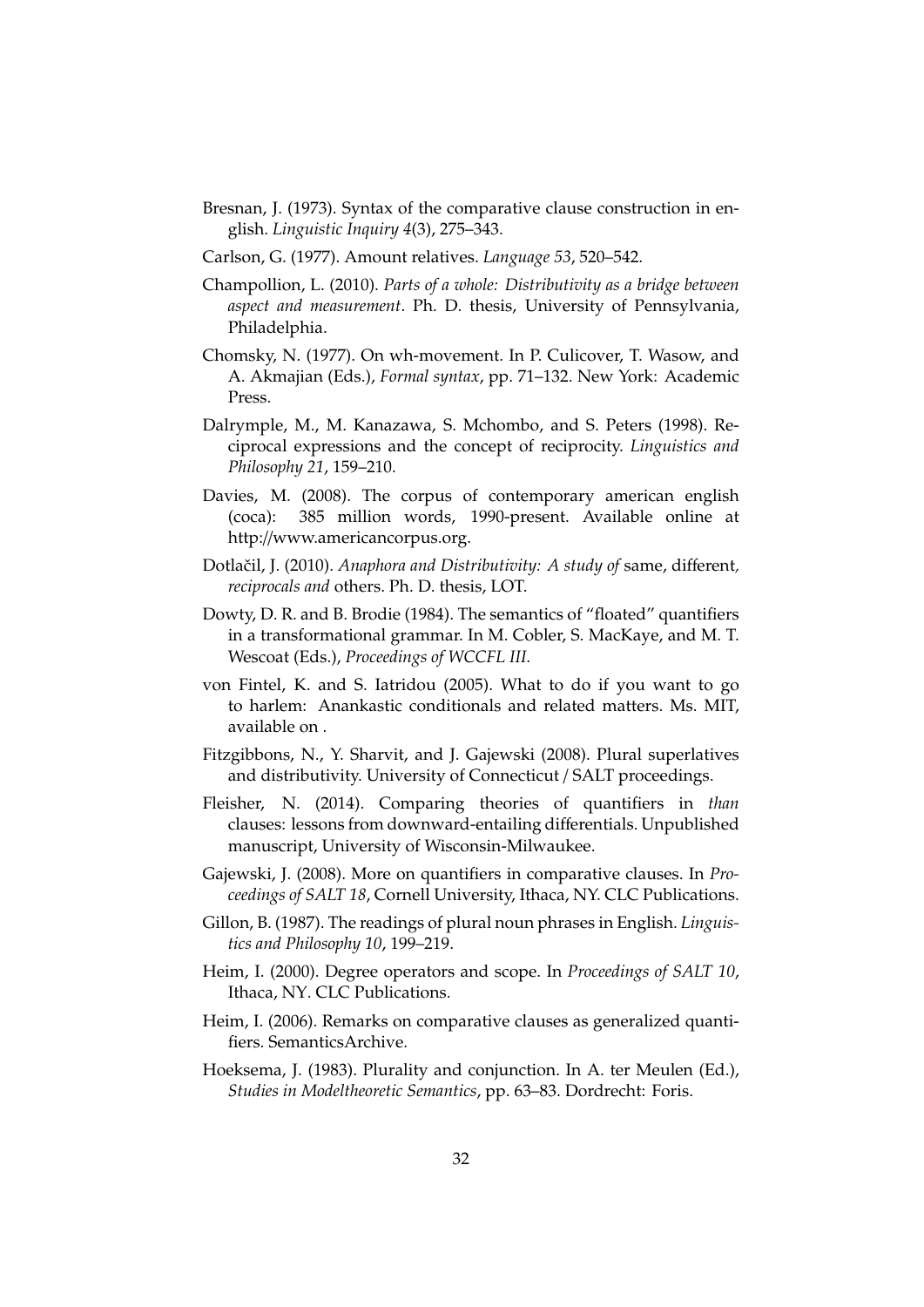- Hoeksema, J. (1996). Floating quantifiers, partitives and distributivity1. In J. Hoeksema (Ed.), *Partitives: studies on the syntax and semantics of partitive and related constructions*, pp. 57–106. Berlin/New York: Mouton de Gruyter.
- Kennedy, C. (1997). *Projecting the adjective: the syntax and semantics of gradability and comparison*. PhD. Thesis, UCSD.
- Kennedy, C. (2002). Comparative deletion and optimality in syntax. *Natural Language & Linguistic Theory 20*(3), 553–621.
- Krasikova, S. (2008). Quantifiers in comparatives. In A. G. nn (Ed.), *Proceedings of SuB12*. Oslo: ILOS.
- Kratzer, A. (2003). The event argument and the semantics of verbs. ms. Four chapters available at http://semanticsarchive.net.
- Krifka, M. (1989). Nominal reference, temporal constitution, and quantification in event semantics. In R. Bartsch, J. van Benthem, and P. van Emde Boas (Eds.), *Semantics and Contextual Expressions*, pp. 75–115. Dordrecht: Foris.
- Krifka, M. (1996). Parametrized sum individuals for plural reference and partitive quantification. *Linguistics and Philosophy 19*, 555–598.
- Landman, F. (1989). Groups. Part I, II. *Linguistics and Philosophy 12*, 559– 605;723–744.
- Landman, F. (1996). Plurality. In S. Lappin (Ed.), *The Handbook of Contemporary Semantic Theory*, pp. 425–457. Blackwell.
- Landman, F. (2000). *Events and Plurality*. Kluwer.
- Larson, R. (1988). Scope and comparison. *Linguistics and Philosophy 11*, 1–26.
- Lasersohn, P. (1998). Generalized distributivity operators. *Linguistics and Philosophy 21*(1), 83–93.
- Link, G. (1983). The logical analysis of plurals and mass terms: A latticetheoretical approach. In R. Bäuerle, C. Schwarze, and A. von Stechow (Eds.), *Meaning, Use and Interpretation of Language*, pp. 302–323. Berlin: Walter de Gruyter.
- Link, G. (1987). Generalised quantifiers and plurals. In P. Gårdenfors (Ed.), *Generalised Quantifiers: Linguistic and Logical Approaches*, Volume 31 of *Studies in Linguistics and Philosophy*, pp. 151–180. Dordrecht: D. Reidel Publishing Company.
- Matushansky, O. and E. G. Ruys (2006). Meilleurs voeux: quelques notes sur la comparaison plurielle. In O. Bonami and P. C. Hofherr (Eds.), *Empirical Issues in Formal Syntax and Semantics 6*, pp. 309–330.